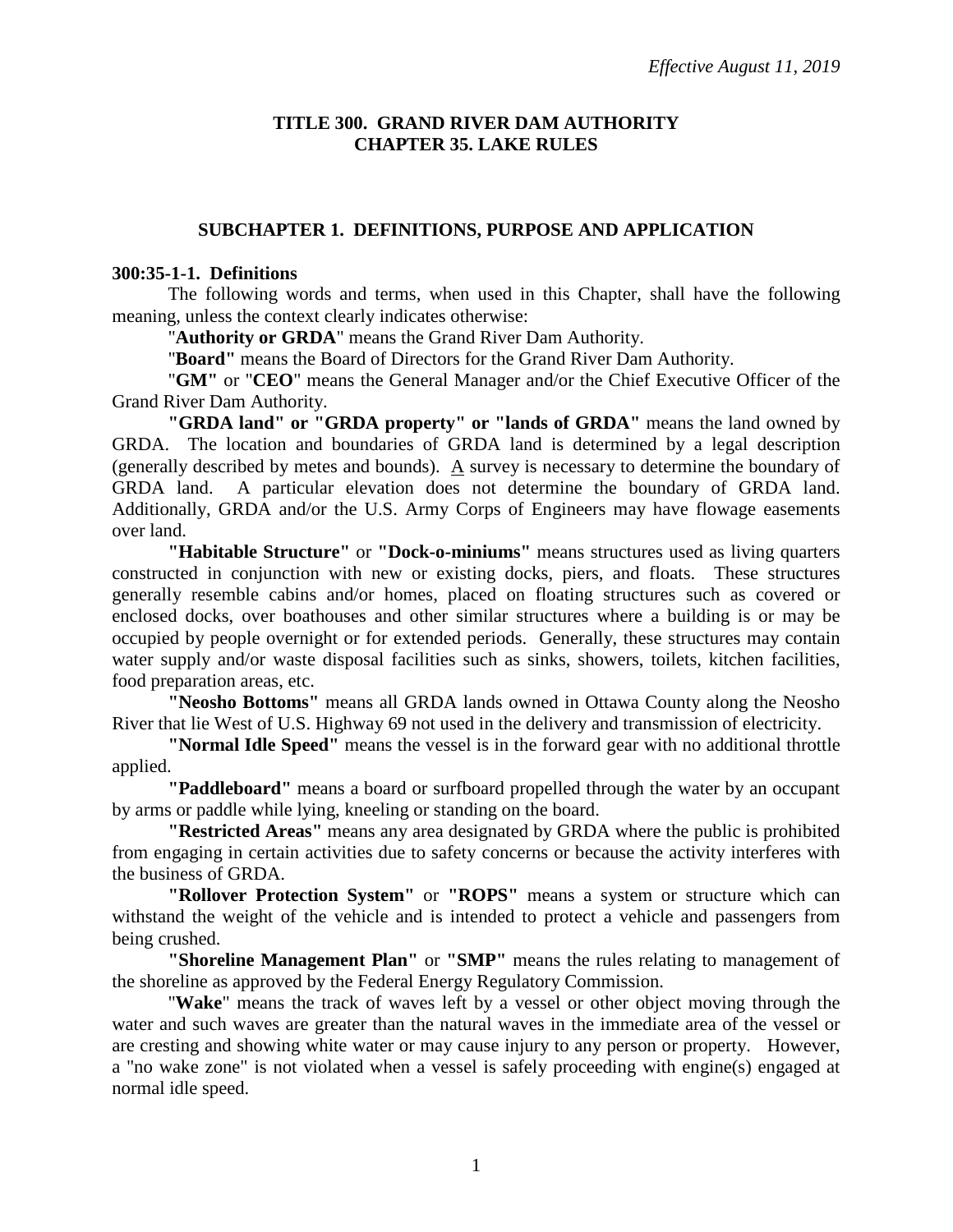**"Water Jet Pack Unit"** means the system propelling a person in the air by water and includes any vessel/PWC used to propel the person into the air. This system may also be known as a jetlev, aquaboard, aquaflyer, or flyboard.

"**Waters of GRDA**" means and refers to the waters of the Grand River and its tributaries, including, but not limited to, Grand Lake O' the Cherokees, Lake Hudson, and the W.R. Holway Reservoir.

### **300:35-1-2. Statutory authority**

The Act (82 O.S.2001, § 861 *et seq*., as amended) creating the Grand River Dam Authority prescribes the use that may be made of the properties and waters of GRDA and authorizes GRDA to promulgate, prescribe, enforce rules and regulations, and charge a fee for the use, for recreational and commercial purposes, of its lakes and shorelands, including the use of firearms and the inspection of all vessels of every character proposing to operate or operating on said lakes. The travel of vessels on the waters of GRDA shall be in keeping with the following rules of GRDA in the interest of public health, safety and convenience in the use of the waters and the shorelands of GRDA.

### **300:35-1-3. Application of state laws**

The laws of the State of Oklahoma, including the Oklahoma Boating Safety Regulation Act, 63 O.S.2001, § 4200 *et seq*., as amended, and the Oklahoma Penal Code, 21 O.S.2001 § 1 *et seq*., as amended, apply to the waters of GRDA, in addition to the rules set out herein. Failure to comply with these laws and Rules may constitute a criminal offense.

#### **300:35-1-4. Registration of boats**

 Every vessel operating on GRDA waters is subject to the provisions of the Oklahoma Vessel and Motor Registration Act and must have state registration and a current license by no later than June 30 of the current state fiscal year, and shall properly display their current annual registration decal on the vessel at all times. A vessel's state assigned registration number must be displayed in accordance with state law, unless the vessel is a properly documented Coast Guard Approved vessel, and all documentation is available for any officer to view, upon request.

#### **300:35-1-5. GRDA police and compliance division**

(a) GRDA has created a Police Department and a Compliance Division for the purpose of enforcing these Rules on the waters and land of GRDA.

(b) The members of GRDA's Police and Compliance Division are hereby declared to be the enforcement officers for GRDA. The enforcement officers for GRDA may enforce GRDA rules and regulations and the provisions of Sections 861 *et seq.* of Title 82 of the Oklahoma Statutes. The GRDA Police may also enforce those rules and regulations as may be issued pursuant to the provisions of Section 4200 *et seq.* of Title 63 of the Oklahoma Statutes, and all violations of criminal laws occurring within the boundaries of the counties where real property owned or leased by GRDA is located. The GRDA Police officers shall have the power of peace officers during the performance of their duties, except in the serving and execution of civil process.

(c) The GRDA Police officers shall, in the event of emergency, assist in the rescue of any person who may be in danger and shall assist in the saving of any property that is in danger of being lost or damaged. They may require the operator of any vessel operating on the waters of the lakes in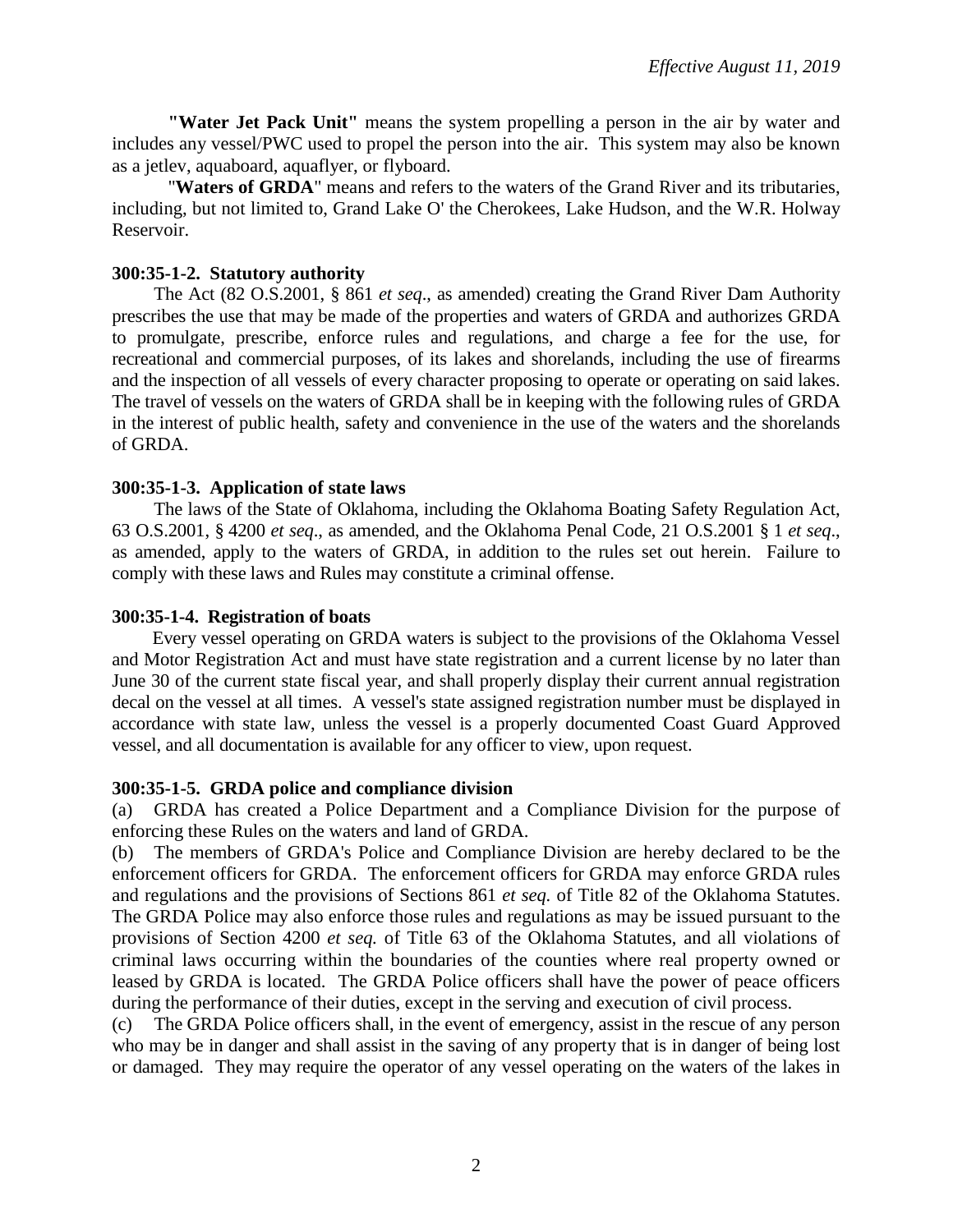any manner which is not in compliance with these Rules, or any applicable state law, to immediately remove said vessel from the lake until compliance has been had.

(d) The GRDA Police officers will enforce the state and federal laws related to the proper registration of vessels on GRDA waters.

(e) GRDA's Police officers may cooperate with federal, state and local enforcement officers in the enforcement of all federal and state laws upon the waters, lands and properties of GRDA or any other location within their jurisdiction.

### **300:35-1-6. Permitted activities**

No person, firm, partnership, corporation or other entity shall perform any activity which requires a permit prior to the issuance of the permit by GRDA. For example, no dock may be placed upon the waters of GRDA until such time as the applicant receives written notice from GRDA that such activity may take place. Insurance may be required for permitted activities. Any person shall be subject to the penalties set forth in these Rules and law that performs any activity which requires a permit prior to the issuance of a permit, or written permission from GRDA. All applicants are required to notify GRDA of any change in address subsequent to their submission of an application.

## **SUBCHAPTER 3. GENERAL PROVISIONS**

### **300:35-3-1. Free access**

The public shall have free access to the waters of the lakes and no charges shall be made to the public for the right to engage in hunting, fishing, swimming or non-commercial boating. The public shall comply with all state hunting and/or fishing laws and rules.

## **300:35-3-2. Lake elevations**

Grand Lake, Lake Hudson, and W.R. Holway Reservoir are flood control and hydroelectric power projects, and it is recognized and understood that the elevation of the waters in said lakes will vary from time to time as operations for flood control and hydro electric power generation demand. The water rights granted under these Rules shall be subject to these conditions and all laws governing the Grand River Dam Authority and shall be subject to all federal and state laws and rules governing the control, storage, release, and use of the waters of Grand River, Grand Lake, Lake Hudson, and W.R. Holway Reservoir.

#### **300:35-3-3. Liability**

(a) GRDA shall never be liable in any manner whatsoever because of the quantity or quality of the water in its lakes, nor shall GRDA ever be liable for any damage that the permittee may sustain to person or property which may be occasioned by or result from the construction, maintenance and operation of GRDA's projects and the Fort Gibson Reservoir.

(b) Neither GRDA nor any representative thereof assumes any responsibility for loss or damage to life or property by theft, storm, accident, or otherwise, in connection with or growing out of the exercising of the privileges conferred by any permit which may be issued in accordance with these Rules.

(c) Nothing contained in these Rules shall operate to relieve the owners of vessels from complying with, or from the obligation of complying with, the applicable laws of the United States and the State of Oklahoma.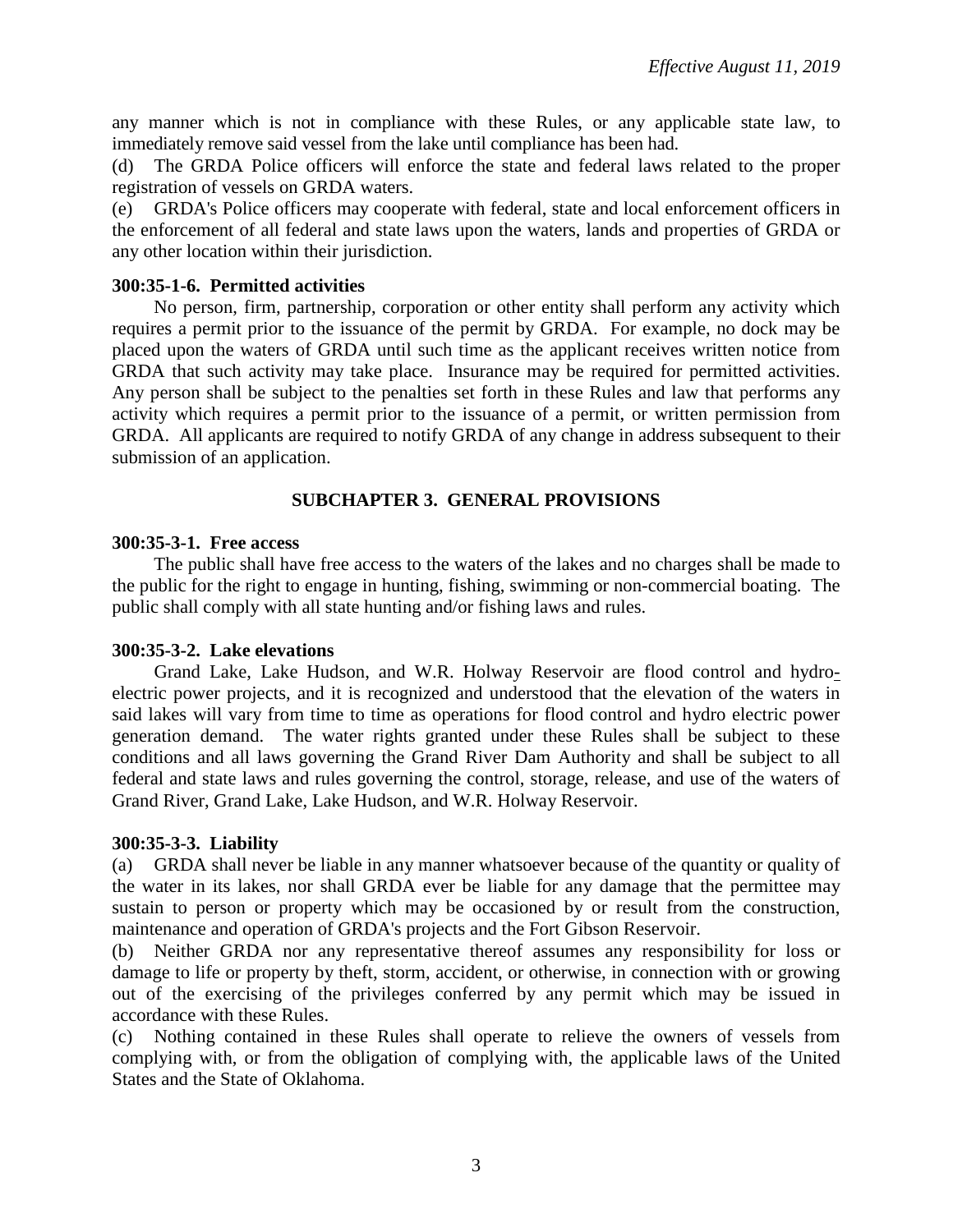### **300:35-3-4. Payment of fees**

No permit or license, private or commercial, shall be issued until the appropriate fee has been paid.

### **300:35-3-5. Transfer or assignment of permit prohibited**

Transfer or assignment of permits or licenses issued hereunder (both private and commercial) shall not be made except with written consent and approval of GRDA. The owner of a dock shall be responsible for all fees incurred throughout the time they owned the dock. No person, firm or corporation shall allow his or its name to be used by any other person, firm or corporation to do any work under his or its permit.

### **300:35-3-6. Cancellation/termination of permit or license** [REVOKED]

### **300:35-3-7. Rights reserved**

These Rules do not cover the taking or using of water for any purpose or use other than those specifically covered herein.

### **300:35-3-8. Roads and highways**

The existing public rights-of-way to the waters or shorelands and boat ramps sponsored by GRDA shall remain open as a way of free public passage to and from the waters of GRDA.

### **300:35-3-9. Fishing and hunting**

(a) Fishing or hunting within restricted areas will not be permitted.

(b) Fishing or hunting will not be permitted within two hundred (200) feet of the tailraces below the dams.

(c) Fishing or hunting, except commercial bait operators, will not be permitted at such other points on or about the lakes where such use will unduly interfere with navigation or proper conduct of the business of GRDA or endanger the public.

(d) Fishing and hunting in the Neosho Bottoms will only be allowed when properly permitted by GRDA. All permitted individuals shall have a proper hunting license in accordance with Oklahoma law and shall only use shotguns, primitive firearms, or proper archery equipment. No rifles shall be allowed within the Neosho Bottoms. Additionally removal of trees or shrubs of any kind from GRDA land shall not be allowed for use as ground blinds.

(e) No hunting shall be allowed on GRDA lands used in the generation, delivery or transmission of electricity.

#### **300:35-3-10. Firearms**

(a) Only shotguns, primitive firearms, and legal archery equipment are allowed on GRDA property.

(b) All hunting on any GRDA property shall be conducted in accordance with Oklahoma Department of Wildlife Conservation regulations and all state and federal firearm laws.

(c) The discharge of any firearms or archery equipment in, over or across the waters of the lakes is expressly prohibited except as regulated by the Oklahoma Department of Wildlife Conservation. In no event shall the use of firearms or archery equipment be conducted in a manner which interferes with the business of GRDA's projects or endangers the public.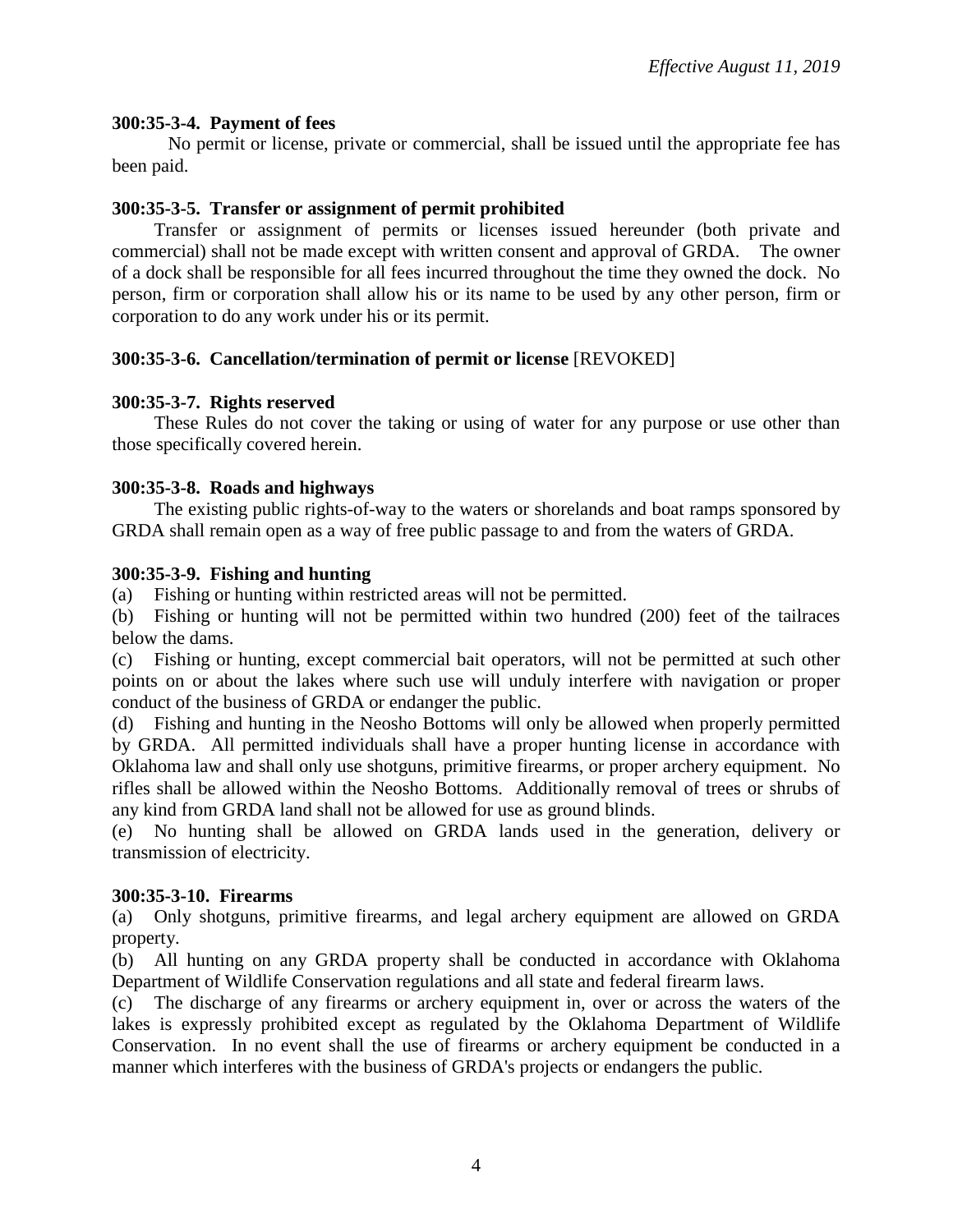(d) Persons properly licensed to carry concealed weapons may do so only in accordance with the laws of the State of Oklahoma.

(e) Hunting on any GRDA lands below Twin Bridges is limited to shotguns with steel shot only and proper archery equipment.

### **300:35-3-11. Gas and oil storage**

The keeping or storage of gasoline and other combustible fuels, except for fuel tanks installed in vessels, in, upon or about GRDA lands and waters will not be permitted unless the location and detailed storage plans are first submitted to and approved by GRDA and comply with all applicable state and federal statutes.

#### **300:35-3-12. Health and sanitation**

(a) All sanitary rules, regulations, and laws shall be complied with prior to the granting or renewal of any GRDA permit.

(b) In the interest of public health, sanitation and safety, there shall be no camping on GRDA's lands except in a designated camping area.

(c) Bottles, Styrofoam goods, cans, garbage, rubbish, refuse, debris, wreckage, bilge water containing oil or grease, or materials used in the process of cleaning the outer surfaces of vessels, or any other material of any kind shall not be thrown into or released upon the lakes or deposited or dumped upon the shores of the lakes or upon any land under the jurisdiction of GRDA.

(d) No septic tank, lateral line or lagoon shall be placed on GRDA property. No sewage shall be disposed of in the waters or on GRDA property. No person shall operate a vessel equipped with a marine toilet which is not a total retention system in accordance with federal regulations regarding marine toilets.

The preparation and marking of beaches shall be in such manner as to provide reasonable safety in their use. Commercial beaches shall be provided with adequate and sanitary dressing rooms, toilets, showers and other necessary accessories for public convenience and safety.

## **300:35-3-13. Repeal**

All rules and regulations adopted by the Authority which conflict with the provisions of these Rules are hereby revoked, cancelled and repealed.

## **300:35-3-14. Permit applications**

(a) Applications for GRDA permits required by these Rules are available at the permitting office inside the GRDA Ecosystems & Education Center located at the west end of Pensacola Dam in Langley, Oklahoma or visit the website at www.GRDA.com.

(b) In addition to any other requirement that may be applicable to a permit application, GRDA may, in its sole discretion, forward any application to fish and wildlife resource agencies, environmental agencies, and/or tribes for comment.

- (c) These Rules cover the following types of GRDA permits:
	- (1) Private and commercial docks, wharves, landings, anchorages, and boat houses;
	- (2) Buoys;
	- (3) Private and commercial breakwaters;
	- (4) Private and commercial rail-systems and tram systems;
	- (5) Boat ramps;
	- (6) Retaining walls;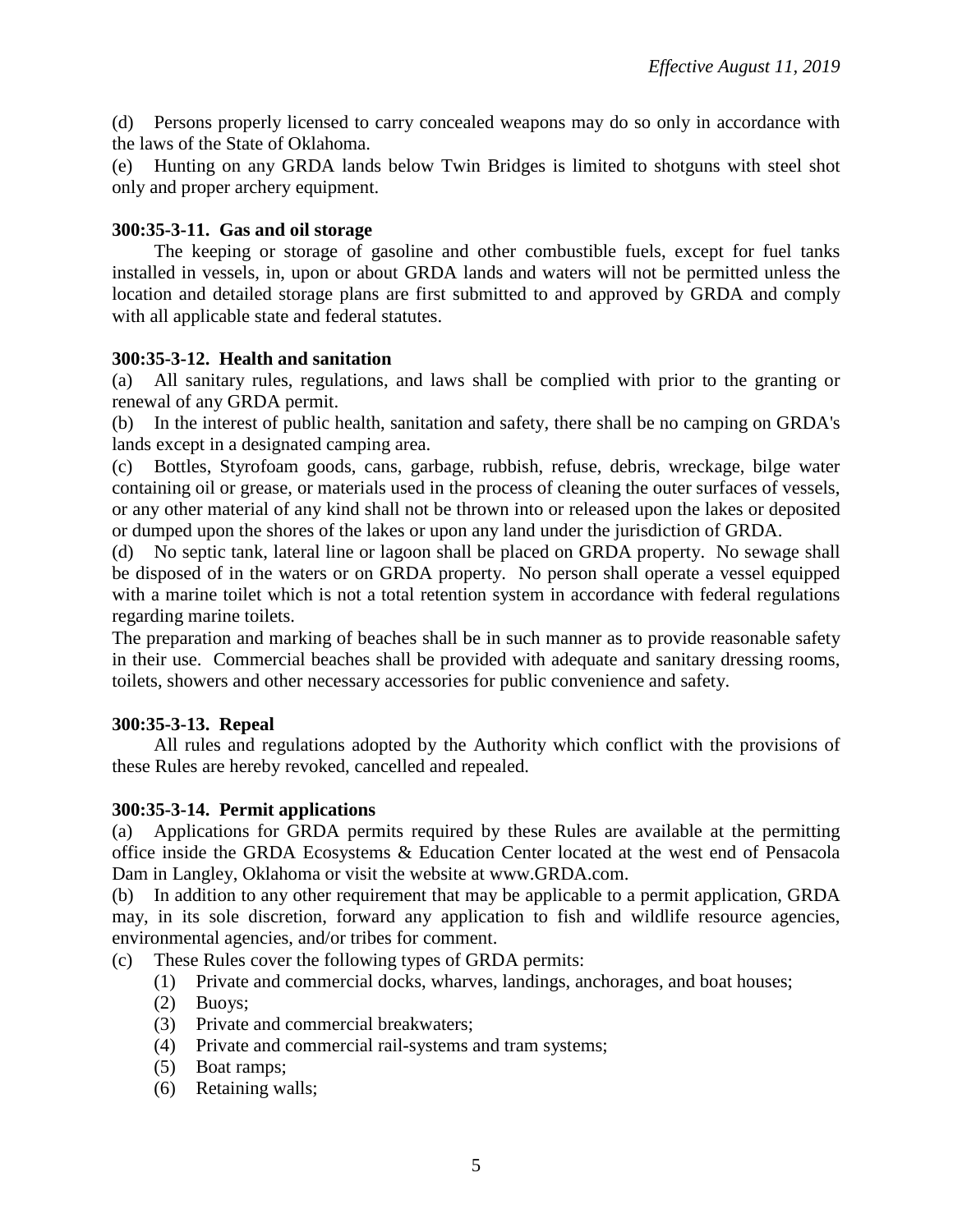- (7) Dredging (and excavation);
- (8) Erosion control devices;
- (9) Shoreline stabilization;

(10) Commercial operations (including, but not limited to, a dock installer, dredging contractor, commercial boat operator, vessel rentals, or Water Jet Pack Unit rentals);

- (11) Taking of raw water;
- (12) Vegetation management plans; and
- (13) Sanctioned event.

(d) Permit applications are subject to change without notice. Permitted activities must comply with all standards, rules and regulations in effect at the time the activity commences.

### **300:35-3-15. Penalty**

After notice and an opportunity to be heard in accordance with Subchapter 21 herein, any person, firm, partnership, corporation or other entity which violates any Rule in this Chapter (i.e. Chapter 35 Lake Rules), shall be required to pay all costs (including attorneys fees, GRDA staff time, and mitigation) related to the violation including the repair, restoration and reclamation of GRDA lands and waters. Other penalties may include, but are not limited to, suspension or revocation of a permit; and any other fee, penalty or fine as authorized by statute. Also, GRDA may seek an injunction to prevent any violation or unauthorized activity.

## **SUBCHAPTER 5. BOATING SAFETY RULES**

### **300:35-5-1. Careful operation of a vessel**

No person shall operate or give permission to operate a vessel in a wake zone at a speed which is other than reasonable and prudent and which shows due regard for the existence of actual or potential hazards and obstacles, or in such a manner as to endanger the life, limb or property of any other person, or in such manner as to create a wake. For the purpose of this rule, "no wake zone" means any area posted with buoys or within one hundred fifty (150) feet of any boat ramp, dock, pier, or anchored or moored vessel.

#### **300:35-5-2. Towing activities**

(a) No person shall operate or give permission to operate a vessel on any waters of this state towing a person or persons using parasails or on water skis, a surfboard, a sailboard or similar device, nor shall any person engage in parasailing, water skiing, surfboarding, sailboarding or similar activity at any time between the hours from sunset to sunrise or at such time visibility due to other existing conditions is obscured so as to endanger life or property. (63 O.S. Supp.2004, § 4212(B).

(b) Pursuant to 63 O.S.Supp.2004, § 4212, the following applies to water skiing, wakeboarding, or similar towing activities:

(c) No person shall operate or give permission to operate a vessel on any GRDA waters for towing a person or persons using parasails or on water skis, a surfboard, or similar device unless there is in such vessel:

(1) a person who is at least eight (8) years old, and who, in addition to the operator, is in a position to observe the progress of the person or persons being towed, or

(2) if the vessel is not a personal watercraft, an efficient wide angle convex rear view mirror installed on such vessel in such manner as to permit the person operating said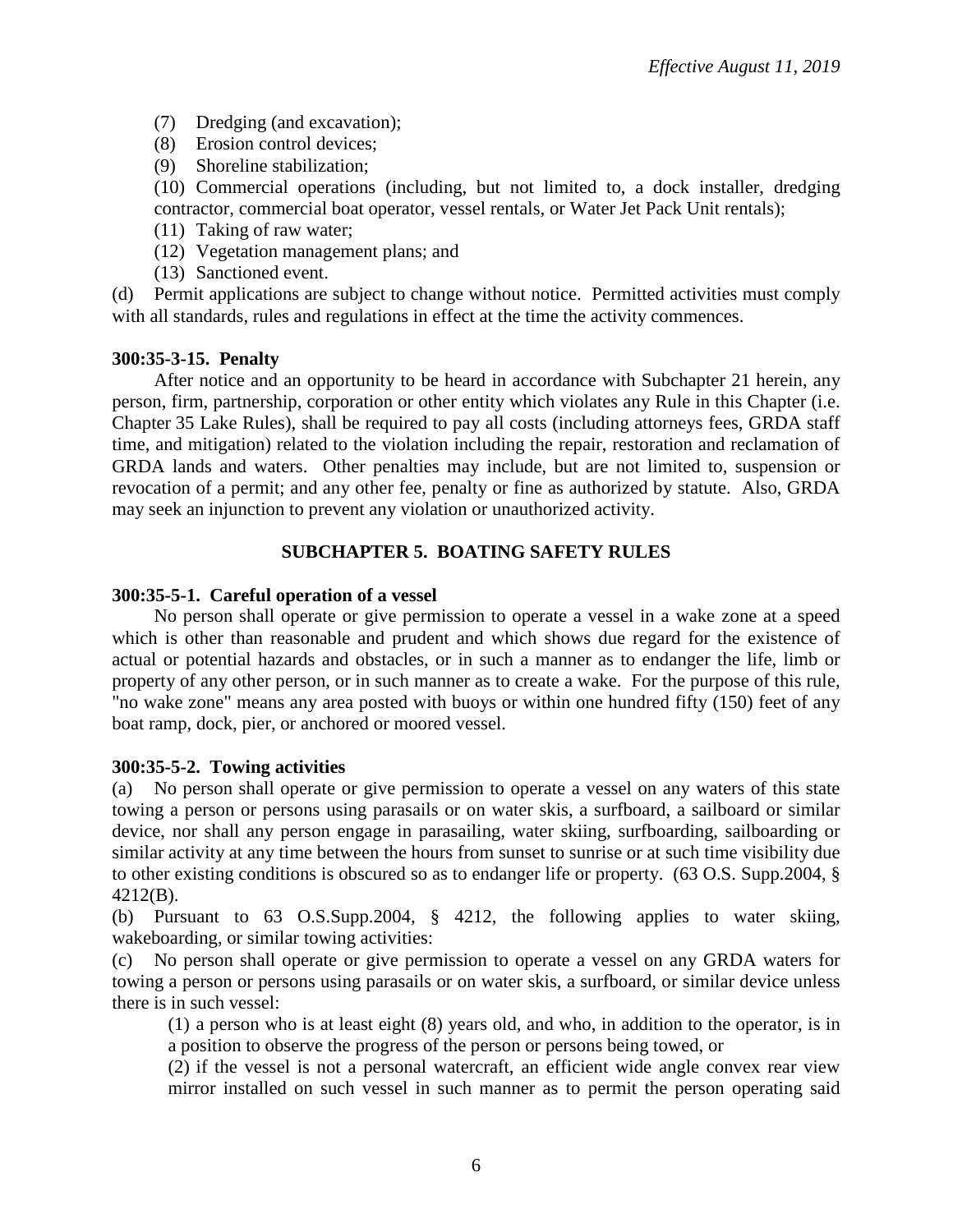vessel to face the direction of travel and be in a position to observe the progress of the person or persons being towed, or

(3) if the vessel is a personal watercraft, two (2) efficient wide angle convex rear view mirrors installed on such vessel in such manner as to permit the person operating such watercraft to face the direction of travel and be in a position to observe the progress of the person or person being towed.

(d) Water skiing shall be allowed with any watercraft which is designed to accommodate two or more persons.

## **300:35-5-3. Flotation device required**

All vessels shall carry a U.S. Coast Guard approved flotation device (life preserver) for each person on board. The operator of a vessel less than twenty-six (26) feet in length, while under way, shall require each passenger twelve (12) years of age or younger to wear a U.S. Coast Guard approved flotation device. Any person operating or manipulating, or who is a passenger on a personal watercraft, water skis, a sailboard, surfboard, wakeboard, parasail, paddleboard, kayak, or a similar device shall wear a U.S. Coast Guard approved flotation device.

### **300:35-5-4. Sitting and standing in vessel**

No person shall sit or ride on the sides of a vessel, the back of a vessel, a covered bow or the top of any back seat of a vessel, or stand in a vessel while under way at any speed greater than idle or trolling speed; unless, the vessel is specifically designed for such use.

### **300:35-5-5. Required equipment**

(a) Each vessel which is less than twenty-six (26) feet in length, other than a personal watercraft, shall be equipped with a paddle or set of oars, anchor, bailing device and fire extinguisher. All other vessels shall be equipped in accordance with Oklahoma state law.

(b) All vessels must be equipped with proper and working navigations and anchoring lights as provided by law.

#### **300:35-5-6. Prohibited areas**

All vessels are prohibited from entering any area within 200 feet below or above Pensacola, Kerr and Chimney Rock Dams. Vessels are prohibited within 500 feet below said dams during periods of hydrogeneration or the spilling of water through floodgates.

## **300:35-5-7. Night speed limit**

It shall be unlawful for any person to operate any vessel upon the waters of GRDA, between the hours of one-half hour after sunset and one-half hour before sunrise at any speed in excess of twenty-five (25) miles per hour.

#### **300:35-5-8. Skiing prohibited**

(a) No skiing is allowed upstream of the Strang Bridge on Lake Hudson, upstream of Twin Bridges on Grand Lake, in Elm Creek east of Grove water intake tower, upstream of the Harbors View Marina (a/k/a the turn) on Duck Creek or upstream of the Lakemont Shores Ramp on Drowning Creek.

(b) Wake jumping is prohibited in Cowskin and Elk River and in any arm of Grand Lake that, in its name, ends in Creek, Cove or Hollow. Wake Jumping is defined as the act of repetitively crossing another vessel's wake in such a fashion that the crossing vessel's hull leaves the water.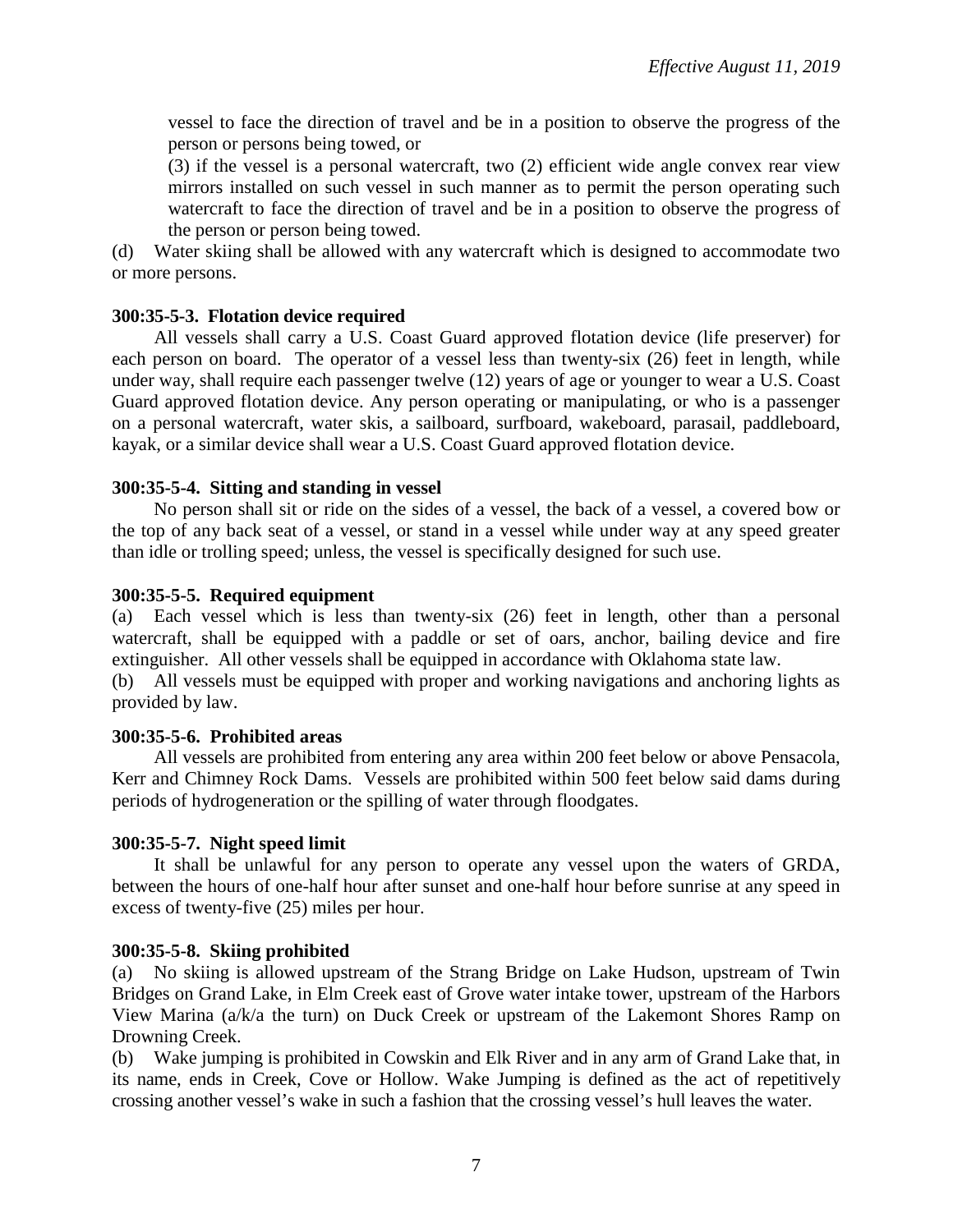### **300:35-5-9. Persons on personal watercraft**

The number of persons riding on a personal watercraft shall be limited to that number as recommended by the manufacturer. Any person being towed behind a personal watercraft shall count as one (1) person riding on a personal watercraft.

## **300:35-5-10. Persons using Water Jet Pack Units**

The following rules shall apply to persons using Water Jet Pack Units:

(1) A distance of 100 feet shall be maintained from any other person, watercraft, PWC or other fixed object at all times.

(2) Six feet of water is required to operate the Water Jet Pack Unit.

(3) The operator of the Water Jet Pack Unit shall wear a life vest at all times. Additionally, if there is an operator of the watercraft/PWC used as part of the Water Jet Pack Unit, such operator shall also wear a life vest at all times.

(4) The person being propelled into the air shall wear a helmet at all times.

(5) Any PWC or unit used as part of a Water Jet Pack Unit shall have an orange warning flag when in operation.

(6) Only one person may be propelled into the air at one time and there shall not be any passengers on a PWC or unit used as part of a Water Jet Pack Unit.

(7) No person under the age of 18 shall operate a Water Jet Pack Unit without the supervision of a person over the age of 25 years.

(8) A Water Jet Pack Unit may only be operated during the hours between one-half hour after sunrise and one-half hour before sunset.

### **300:35-5-11. Persons using Paddleboards, canoes and kayaks**

Persons using Paddleboards, canoes or kayaks on the waters of GRDA must wear a life jacket at all times. Paddleboards, canoes, and kayaks shall not be used between the hours of onehalf hour before sunset and one-half hour after sunrise. Canoes and kayaks under 17 feet long, and all Paddleboards shall stay within one-hundred fifty (150) feet of the shoreline unless in a no wake cove, hollow or creek.

## **SUBCHAPTER 7. VESSELS**

## **300:35-7-1. Inspection, registration and certificate of safety**

(a) All vessels and equipment used for transportation of people shall be subject to inspection during each permit year by GRDA.

(b) All vessels must be licensed under the Oklahoma Vessel and Motor Registration Act.

## **300:35-7-2. Loose and derelict vessels**

Any loose, derelict or apparently abandoned vessel found on the lakes, or shores of the lakes, may be impounded by GRDA in the manner provided for by state law.

## **300:35-7-3. Anchorages**

Vessel anchorages shall not be allowed off the shore of the waters of GRDA in any one location for a continuous period in excess of forty-eight (48) hours. At the end of a forty-eight (48) hour period, a new anchorage may not be taken up within a distance of one (1) mile of the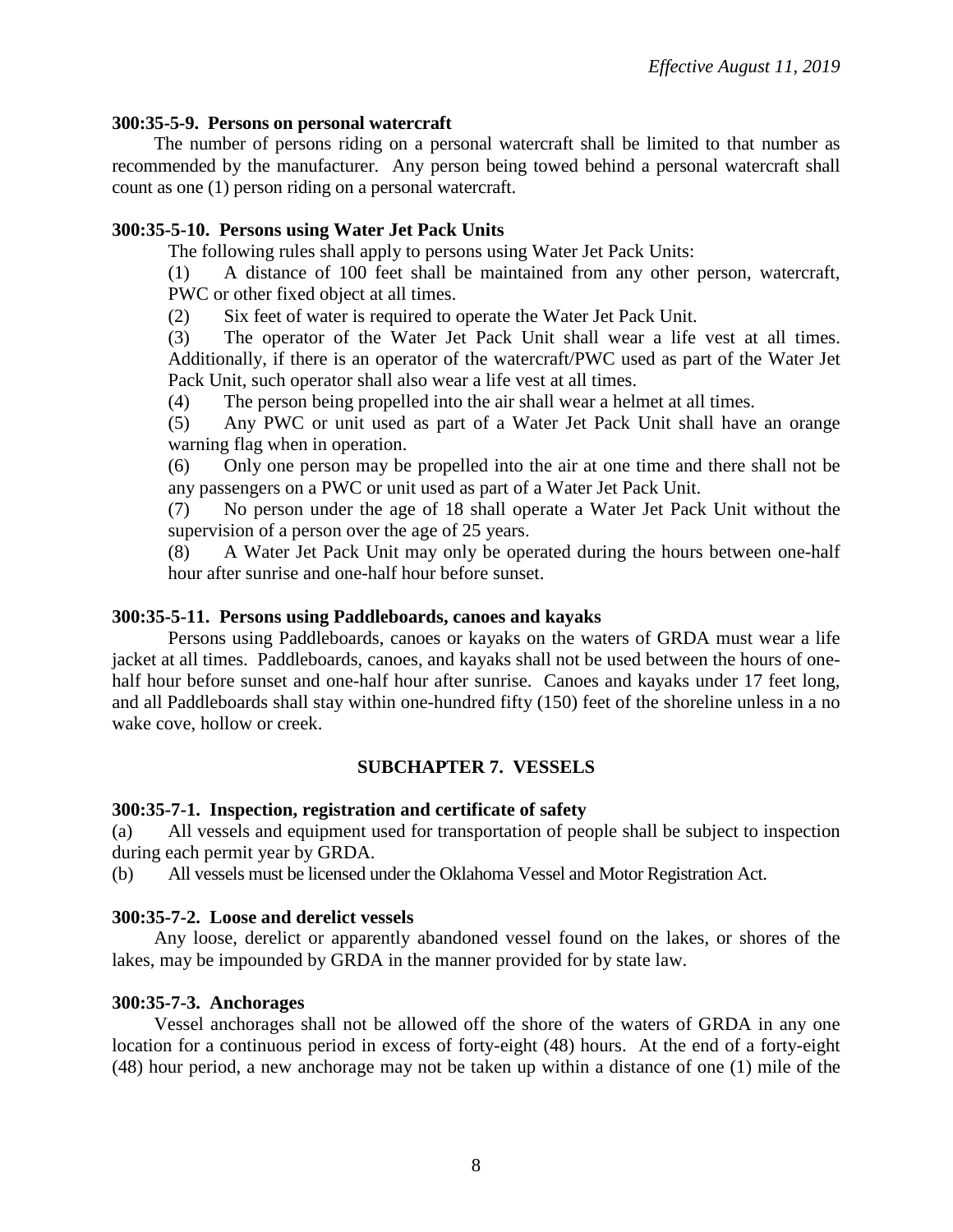anchorage previously used. No buoy may be used as an anchorage without the permission of its owner.

### **300:35-7-4. Vessel operating distance**

No person shall operate any vessel, including personal watercraft, within fifty (50) feet of another vessel when running at speeds of over ten (10) miles per hour. Vessels shall stop when directed, or operate at idle speed within five hundred (500) feet from emergency vessels while their emergency lights are activated.

### **300:35-7-5. Water muffling**

Except for a sanctioned event, no person shall operate a vessel or motor which is not equipped with a muffler or muffler system in good working order. The use of cutouts, removal of mufflers or muffler baffles, cutting or punching of holes in mufflers or otherwise modifying the original muffler or muffling system installed by the manufacturer or any subsequent muffler or muffling system so as to increase or modify the noise level is prohibited.

#### **300:35-7-6. Noise abatement**

No person shall unlawfully disturb the peace through operation of a vessel or by a person's actions within fifty (50) feet of any public or private dock or at any location between the hours of 9:00 p.m. through 9:00 a.m. C.S.T.

## **300:35-7-7. Wake damage**

All vessel operators shall be held responsible for any damage that their wake might cause to property. No person shall operate or give permission to operate a vessel in a wake zone at a speed which is other than reasonable and prudent and which shows due regard for the existence of actual or potential hazards and obstacles, or in such a manner as to endanger the life, limb or property of any other person, or in such a manner as to create a wake. "No wake zone" means any area posted with buoys or within one hundred fifty (150) feet of any boat ramp, dock, pier or anchored or moored vessel.

#### **300:35-7-8. Minimum age**

(a) A person under sixteen (16) years of age shall not operate any vessel powered by a motor or combination of motors in excess of ten (10) horsepower or any sail-powered vessel sixteen (16) feet or greater in length on the waters of this state unless the person has:

(1) Successfully completed a boating safety education course or has passed a proctored equivalency examination which tests the knowledge of information included in the curriculum of such a course and received a Boating Safety Education Certificate as evidence of successful completion of a boating safety education course or an equivalency examination; and

(2) Is accompanied by a competent adult, eighteen (18) years of age or older, who is in a position on or in the vessel to take immediate control of the vessel being operated.

(b) A person under sixteen (16) years of age shall not operate a personal watercraft unless the person has:

(1) Successfully completed a boating safety education course or has passed a proctored equivalency examination which tests the knowledge of information included in the curriculum of such a course and received a Boating Safety Education Certificate as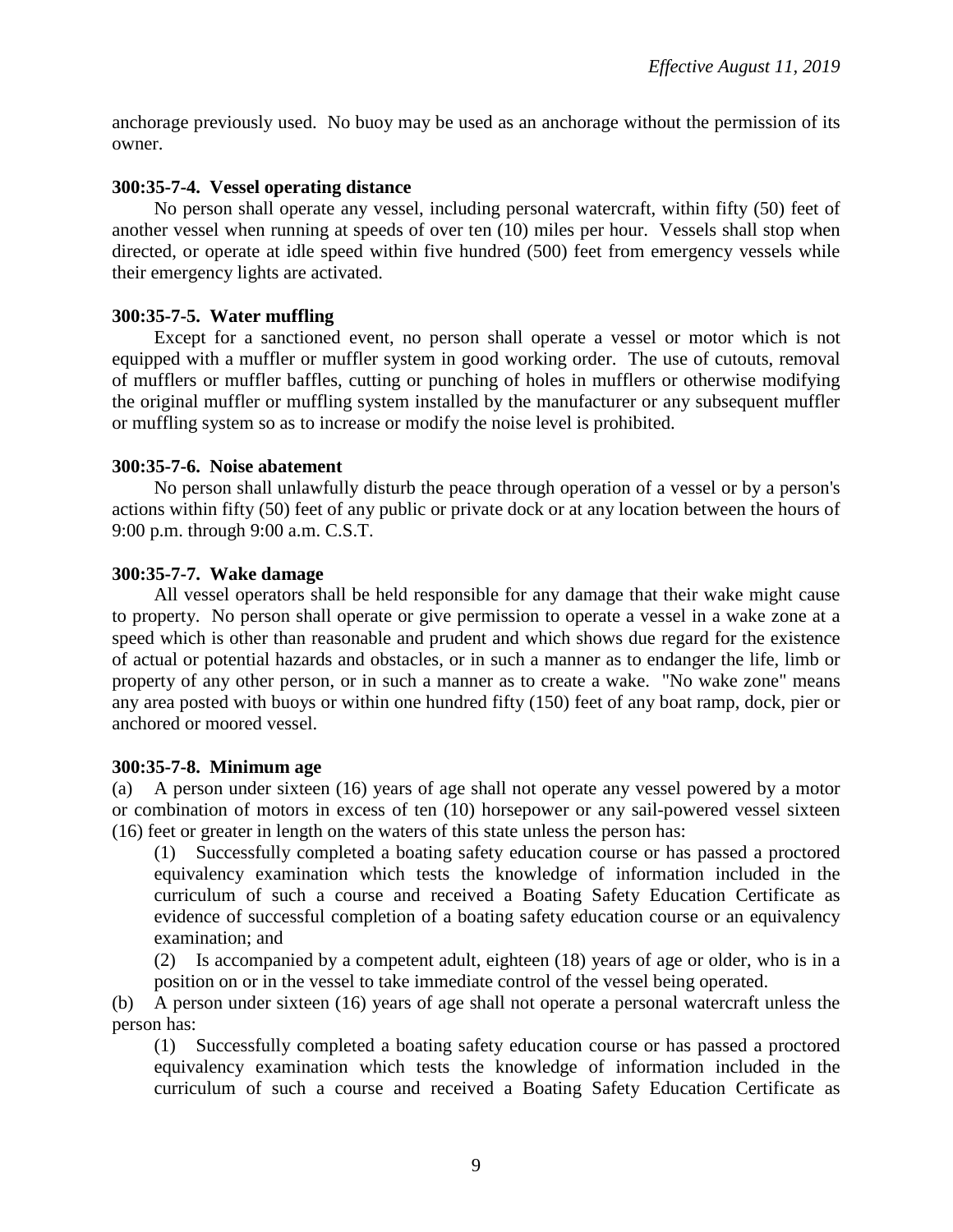evidence of successful completion of a boating safety education course or an equivalency examination; and

(2) Is under the visual supervision by a competent adult, eighteen (18) years of age or older within a distance of five hundred (500) yards.

#### **300:35-7-9. Hazardous acts**

(a) In addition to the rules of travel for operation of vessels upon the lakes, all vessels shall be operated in such a manner as will best safeguard the lives and property of others upon the lakes.

(b) Any person conducting himself/herself in such a manner as to endanger the health and safety of others upon the lakes or lands of GRDA, or violate any of the statutes of the State of Oklahoma, may be removed from the lakes or lands of GRDA and subject to the fee, penalty or fine as authorized by any applicable law.

### **300:35-7-10. W.R. Holway reservoir**

With the exception of the GRDA Police, vessels powered by internal combustion engines are not permitted on W.R. Holway Reservoir. Swimming is prohibited in the W.R. Holway Reservoir.

### **300:35-7-11. Penalties**

(a) GRDA Police officers may verbally order any person, firm, partnership, corporation, or any other entity that is violating any provision found in Title 63 or Title 21 of the Oklahoma Statutes or in any GRDA rules to immediately exit the waters and/or lands of GRDA. Failure to obey the verbal order may result in the GRDA Police enforcing the provisions of 63 O.S.2001, § 4221 which provides that such failure to comply will constitute a misdemeanor punishable by a fine not to exceed Two Hundred Fifty Dollars (\$250.00).

(b) Additionally, any such person or entity, after notice and an opportunity to be heard as provided in Subchapter 21 herein, may be banned from the waters and/or lands of GRDA for a period of time up to, and including, ninety (90) days.

#### **300:35-7-12. Duck Creek, Woodard Hollow, and Courthouse Hollow boating rules**

Due to the unique nature of Duck Creek, Woodard Hollow, and Courthouse Hollow on the Grand Lake O' the Cherokees, GRDA implements, from time to time, special boating rules for the area. Please contact the GRDA Police, located at the GRDA Ecosystems & Education Center in Langley, Oklahoma, or visit the website, www.GRDA.com for the current applicable Duck Creek, Woodard Hollow, and Courthouse Hollow Boating Rules.

## **SUBCHAPTER 9. SANCTIONED EVENTS**

#### **300:35-9-1. Sanctioned event definition**

A sanctioned event is any organized event which has been permitted by GRDA that occurs on the waters and lands of GRDA, including, but not limited to, regattas, motorboat or other boat races, marine parades, tournaments, fishing tournaments, "poker" runs, motorized rock-climbing, fireworks displays, concerts and other exhibitions.

#### **300:35-9-2. Permit required**

No sanctioned event shall be held without a written permit issued by GRDA prior to the event.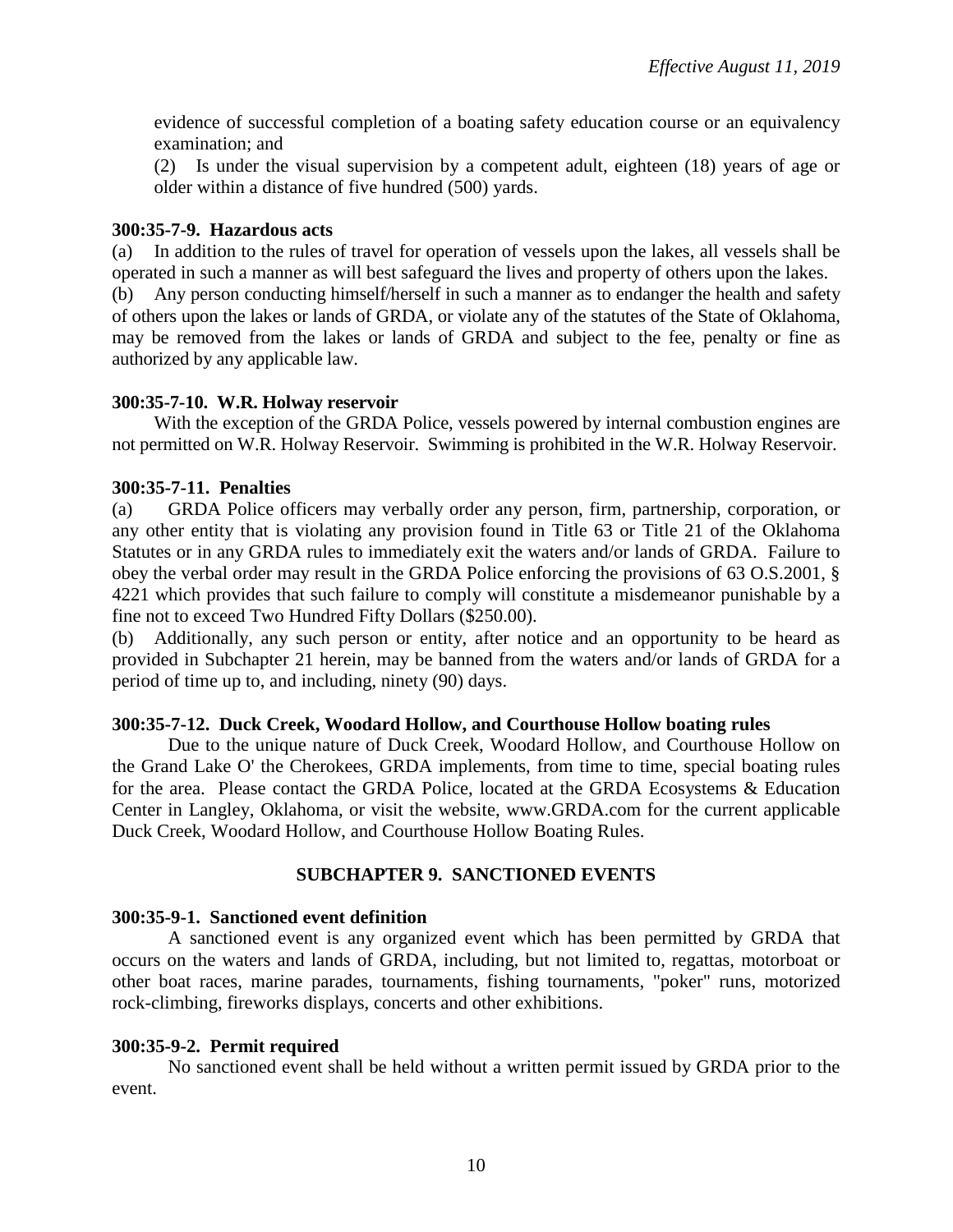### **300:35-9-3. Public and environmental safety**

(a) GRDA Police shall require that any sanctioned event be held in a safe manner and under safe environmental conditions.

(b) Any vessel operating in an unsafe manner, or without due regard to other vessels, water skiers, swimmers, sanctioned events, restrictive markers or buoys, existing wind or weather conditions, waves, or wakes, may be immediately removed from the waters of GRDA by GRDA Police.

(c) GRDA may require that any sanctioned event conform to specific environmental requirements for the purpose of protecting fish, wildlife, or habitat. Such requirements shall be specified on the sanctioned event permit. Any sponsor of a sanctioned event, or any participant in such sanctioned event, which fails to follow the environmental requirements may be immediately removed from the waters of GRDA by GRDA Police.

(d) In addition to the penalties specified herein, any person violating this rule may be subject to criminal sanctions as provided by law and any other penalties as provided in 300:35-7-11.

#### **SUBCHAPTER 11. PERMITS FOR WHARVES, LANDINGS, BUOYS, BREAKWATERS AND DOCKING FACILITIES**

#### **300:35-11-1. Private use**

No person, firm, association, partnership or corporation may construct, modify the footprint, install, relocate, transfer or operate any private wharf, dock, landing, anchorage, boat house or breakwater (or any other type of floating structure) on waters or lands of GRDA until the applicant submits a completed application and written permission has been issued by GRDA. Approval of the Federal Energy Regulatory Commission (FERC) may also be required prior to installation or modification. Upon completion of any modification, installation, or relocation, the private wharf, dock, landing, anchorage, boat house or breakwater shall be subject to a final inspection by GRDA prior to the issuance of a permit. Such inspection will include verification that the wharf, dock, landing, anchorage, boat house or breakwater was constructed, modified, and/or installed in accordance with the application submitted to GRDA and also in accordance with all applicable laws, regulations, rules and building codes.

#### **300:35-11-2. Commercial use**

No person, firm, association, partnership or corporation may construct, modify the footprint, install, relocate, transfer or operate any wharf, dock, landing, anchorage, boat house or breakwater (or any other type of floating structure) for pecuniary profit or gain, directly or indirectly, on waters or lands of GRDA until the applicant submits a completed application and written permission has been issued by GRDA. The Federal Energy Regulatory Commission (FERC) must also approve all commercial dock applications prior to installation or modification. Upon completion of any modification, installation, or relocation, the commercial wharf, dock, landing, anchorage, boat house or breakwater shall be subject to a final inspection by GRDA prior to the issuance of a permit. Such inspection will include verification that the wharf, dock, landing, anchorage, boat house or breakwater was constructed, modified, and/or installed in accordance with the application submitted to GRDA and also in accordance with all applicable laws, regulations, rules and building codes.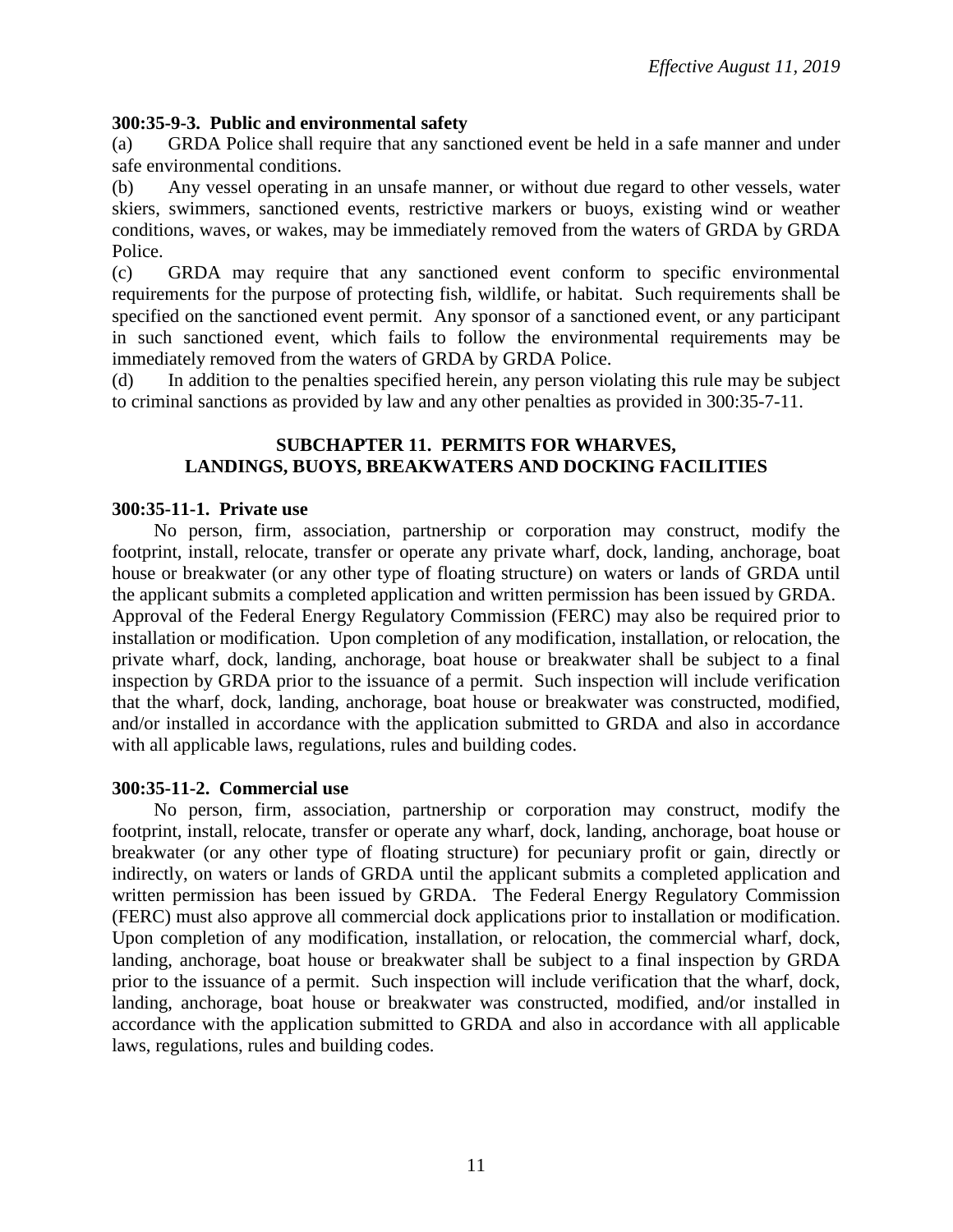### **300:35-11-3. Waivers**

(a) Upon written application and hearing, the Board of Directors of GRDA may grant a waiver, exception or modification to the requirements imposed on private and/or commercial permit applicants. Additionally, the Board of Directors may impose additional requirements upon any such applicant. Such waivers, exceptions, modifications, or additional requirements shall be based upon the totality of the circumstances, in consideration of public and environmental concerns.

(b) In approving waivers of these rules, the Board shall consider the SMP and all positive and negative impacts to the following:

(1) Characteristics of existing permitted and recreational uses within a half-mile radius of the proposed activity;

(2) Shoreline topography and geometry;

(3) Safety and navigation;

(4) Environment;

(5) Potential economic development and tourism benefits;

(6) Recreational use; and

(7) Statutory mandates.

(c) The applicant shall be required to give notice and the Board shall allow for public comment before acting on any request for a waiver of these rules.

(d) Public notice of the waiver request shall be given in accordance with guidelines established by the GRDA staff and shall include:

(1) Publication in newspapers of general circulation, including the county in which the property is located; and

(2) Mailing of written notice, via certified mail, return receipt requested, to all owners of property within one hundred fifty (150) feet from the outer edge of the proposed dock(s). Copies of certified mail receipts must be submitted to GRDA prior to any hearing and before GRDA posts any notice.

(3) The waiver application shall be posted on GRDA's website for a period of at least thirty (30) days.

(4) Any other notice as required by GRDA.

#### **300:35-11-4. Electrical inspections**

(a) Each commercial and private boat dock (or any other type of floating structure) shall comply with and be maintained in accordance with all laws, regulations and codes regarding electrical systems and wiring.

(b) All commercial and private boat docks constructed, modified, relocated, or transferred shall provide to GRDA a current certificate signed by an Oklahoma licensed electrical contractor, evidencing compliance with all laws, regulations and codes regarding electrical systems and wiring.

(c) A dock will not have any permanent electrical supply installed without first obtaining written approval from GRDA. No temporary electric supply shall be used and no submersible pump shall be allowed in the water.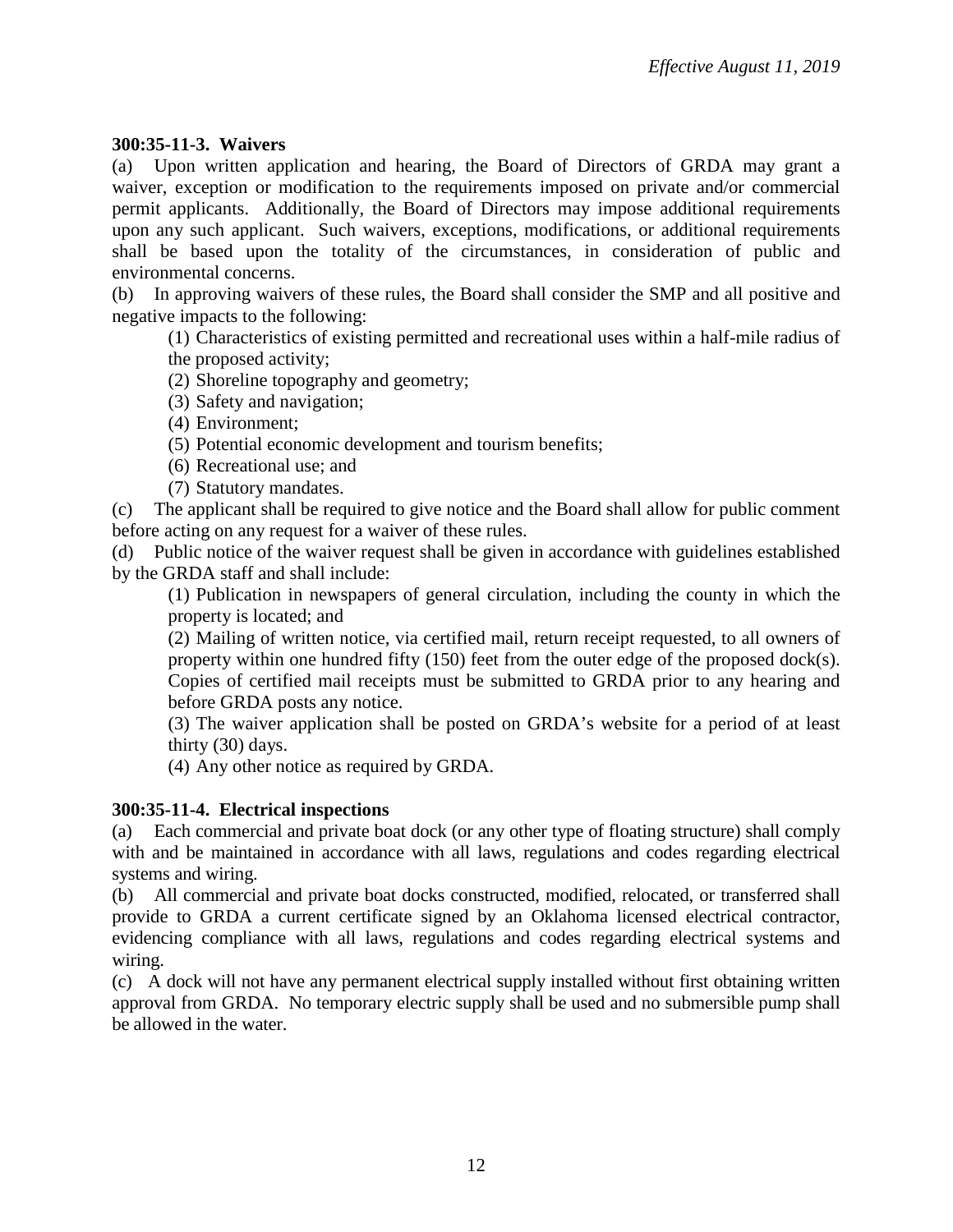# **300:35-11-5. Breakwaters**

(a) A breakwater is a structure used to protect docks, shoreline, or other structures by stopping or slowing waves or wakes.

(b) No breakwater shall be placed in the waters of GRDA without a permit.

(c) Breakwaters must be anchored in permanent locations and shall have a minimum of proper solar lighting installed at least every 25 feet across the entire structure. The owner of a breakwater shall be responsible for maintaining it in a safe and environmentally acceptable manner.

# **300:35-11-6. Buoys**

(a) No buoy shall be placed or replaced on the waters of GRDA without a permit from GRDA. All buoys shall be purchased from GRDA at cost and installed at the expense of the requestor. The buoy will be installed to specifications provided by GRDA. The GRDA Police will inspect the installation to ensure compliance with all applicable GRDA rules and Oklahoma law. The requestor will be responsible for continuing maintenance and liability for the buoy.

(b) All buoys placed on the lakes shall be commercially manufactured units purchased from the GRDA and shall have reflective tape or paint on the top side. Any buoy not maintained in its proper location shall be subject to removal by GRDA. Any buoys, lighthouses or other types of markers placed with the permission of or installed by GRDA are primarily warning devices for the convenience of the public and should not be relied upon solely as navigational aids. GRDA assumes no liability or responsibility for loss or damages to life or property arising out of the public's reliance upon said devices.

# **300:35-11-7. Rail-systems, tram systems, and boat ramps**

(a) No private or commercial rail-systems, tram systems, or boat ramps shall be constructed on GRDA property or waters without first obtaining a permit.

(b) A rail-system is used to accommodate a watercraft storage facility where standard dock installations are not applicable or desirable.

(c) A tram-system is a device capable of transporting people to and from a boat dock (or other floating structure) either for private, public or commercial use. Tram-systems are typically utilized on steep inclines associated with cliffs, bluffs, or to accommodate individuals with physical limitations.

(d) Railways and tram systems shall be maintained in a manner such that all electrical systems are to code, that environmental guidelines are met, and that the structures are safe and pose no risk or threat to the public.

(e) No boat ramp shall be constructed unless the ramp may be accessed by at least twenty-five (25) homeowners in a residential community or the public at large. Approval from the U.S. Army Corps of Engineers, the Federal Energy Regulatory Commission and/or other state and federal agencies may also be required.

# **300:35-11-8. Removal and cancellation for failure to comply**

(a) GRDA may if any structure, private or commercial, is (i) not installed in accordance with the plans and specifications approved by GRDA, (ii) fails to meet current minimum standards adopted by GRDA, (iii) not kept in a good state of repair, (iv) has not been inspected by an Oklahoma licensed electrical contractor as provided herein, (v) does not have a permit in the name of the current owner, or (vi) has delinquent fees assessed against it, GRDA, after notice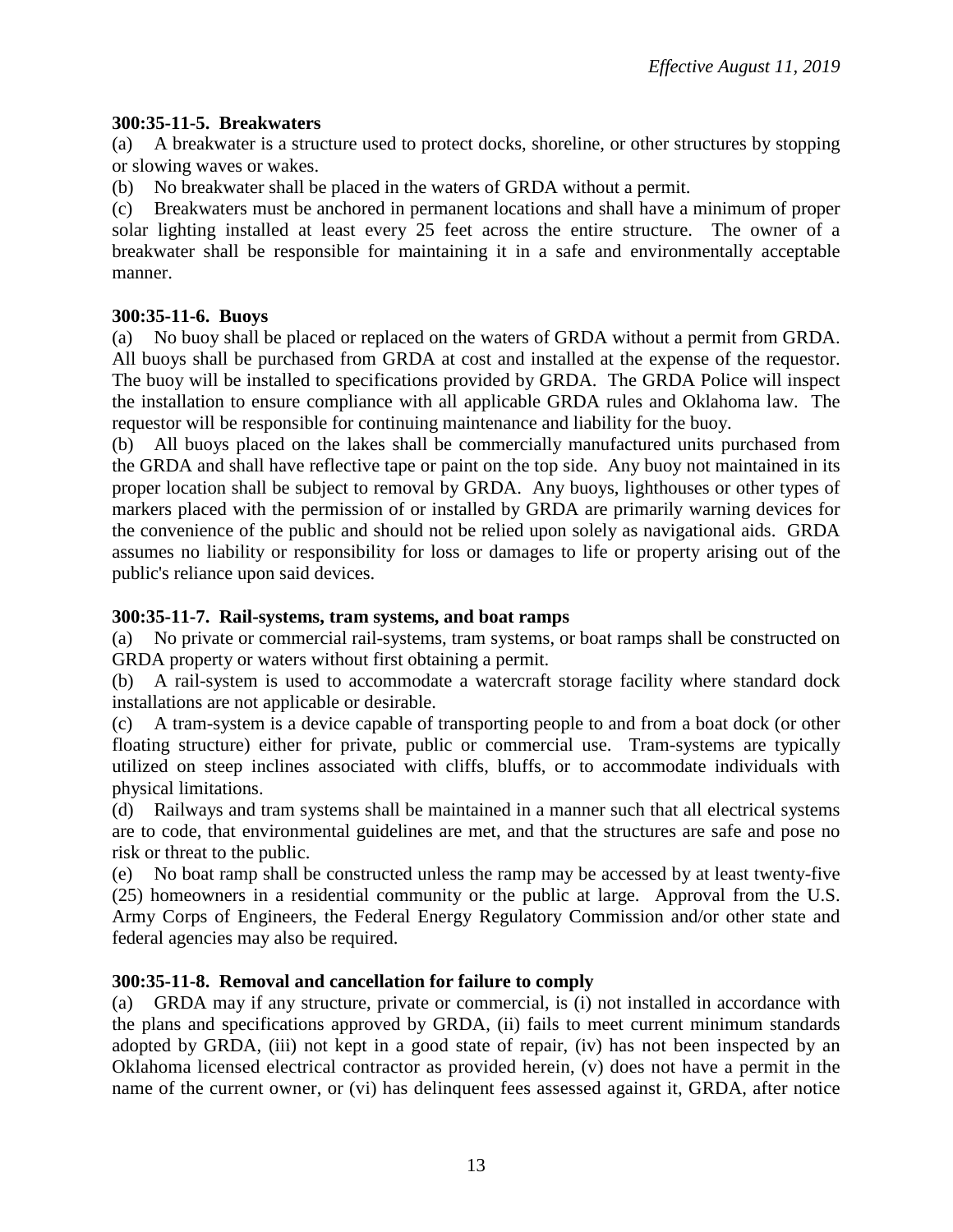and opportunity to be heard in accordance with Subchapter 21 herein, shall have the right to remove or cause to be removed from GRDA's waters and lands such structure and/or cancel any license or permit in the event the owner fails to remedy the violation after being notified by GRDA of the violation.

(b) Any loose, abandoned, or unpermitted structure located on GRDA land or water may be removed by GRDA and the owner shall be responsible for any expense incurred by GRDA.

(c) In the event GRDA removes a dock, wharf, boat house, breakwater, buoy, rail-system, tram system or any other structure, private or commercial, the owner of same shall be required to pay all past due fees and costs of such removal and may be required to pay all costs related to the repair and reclamation of GRDA lands and waters associated with the removal. Any expenses which remain unpaid in excess of 45 days shall accrue interest at the rate of 10% per annum.

### **300:35-11-9. Location and site to be returned in good condition**

Within thirty (30) days after expiration or termination of any permit, the holder shall remove all works and facilities from the lakes and lands of GRDA and shall leave the premises in as good condition as they were before the construction of said works and facilities.

### **300:35-11-10. GRDA sole judge**

GRDA shall be the sole judge as to whether or not structures are constructed and maintained in accordance with these Rules and Regulations, or kept and operated in a good and safe condition.

### **300:35-11-11. Expiration of permit**

(a) The construction, modification, installation, and final GRDA approval of private docks, landings, anchorages, boat houses, breakwaters, buoys, rail-systems, and tram-systems must be completed within two (2) years from the date the permission to construct or modify is issued by GRDA.

(b) The construction, modification, installation, and final GRDA approval of commercial docks, landings, anchorages, boat houses, breakwaters, buoys, rail-systems, and tram-systems must be completed within seven (7) years from either the date the permission to construct or modify is issued by GRDA or the date the Federal Energy Regulatory Commission issues an order approving the action, whichever occurs later.

(c) Prior to the expiration of the permission to construct or modify, the GRDA Board of Directors may extend the time in which such structure must be completed upon request of the permit holder.

(d) If the permit expires, the permit is null and void.

## **300:35-11-12. Dock modification prohibited**

Any person, firm, corporation, business or other entity must obtain permission from GRDA prior to making any modification, change, addition or improvement to an existing private or commercial dock, landing, anchorage, boat house, breakwater, buoy, rail-system or tram system. If any such structure will be reconfigured, modified, or expanded from the plans and specifications originally submitted for the construction of the structure, such change must be approved prior to installation by GRDA and the Federal Energy Regulatory Commission, if applicable.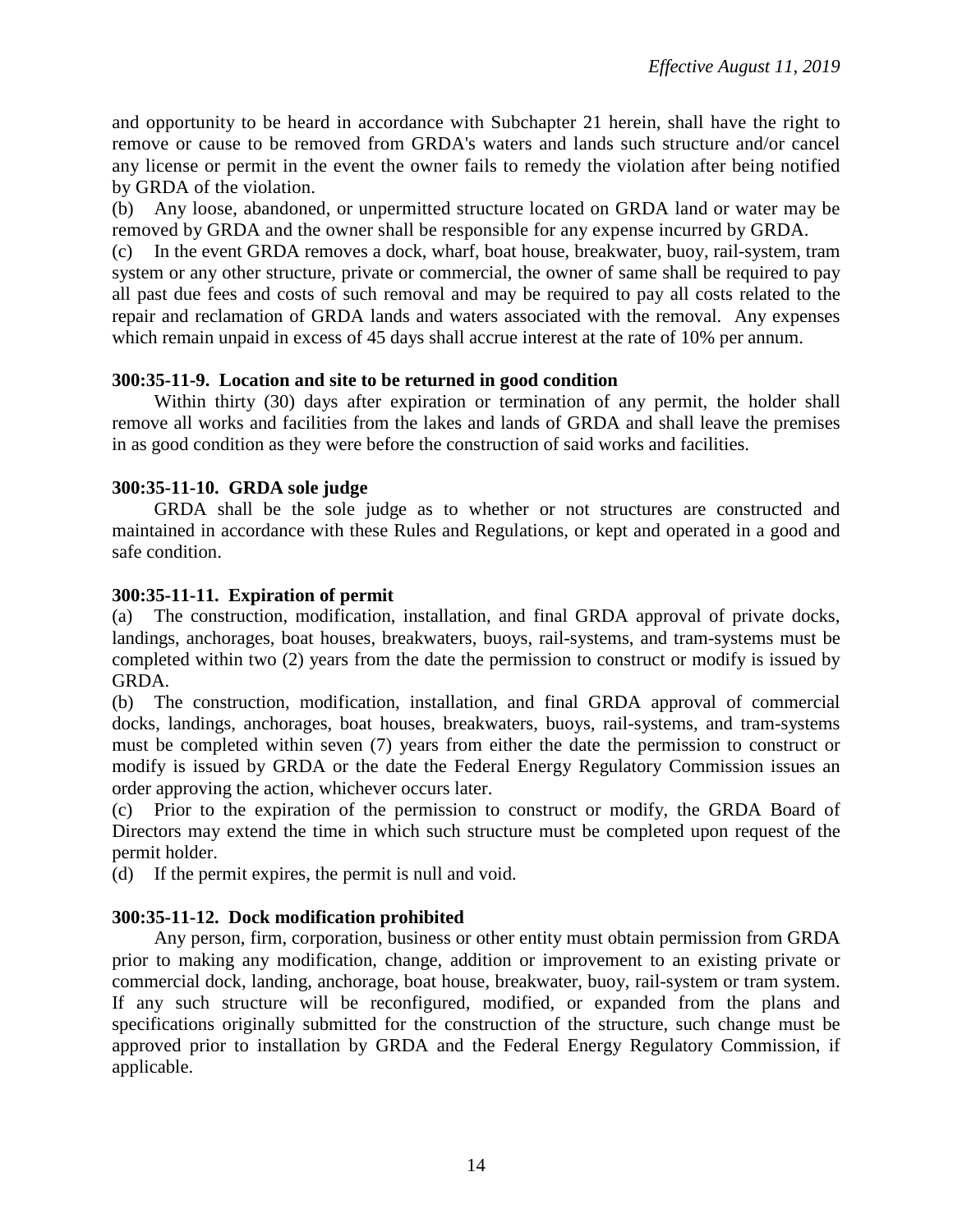## **300:35-11-13. One-third cove rule for private and commercial docks**

No dock shall extend more than one-third (1/3) of the cove measured on Grand Lake from 745 feet elevation Pensacola Datum to 745 feet elevation Pensacola Datum. On Lake Hudson, the elevation shall be 622 feet mean sea level in figuring the one-third (1/3) of the cove rule. This rule applies to private docks and commercial docks.

## **SUBCHAPTER 13. PERMITS FOR DIKES, EXCAVATIONS, DREDGINGS, EROSION CONTROL DEVICES, RETAINING WALLS, AND SHORELINE STABILIZATION**

# **300:35-13-1. Permit required**

(a) The contour, elevation or surface of any of GRDA's lands or the reservoir bed shall not be changed in any manner whatsoever by the construction of retaining walls, erosion control devices, dams, dikes, jetties, channels, canals or landings until and unless a permit has been issued by GRDA.

(b) No person, firm, partnership, corporation or other entity may excavate, dredge, stabilize or make any improvement or change upon GRDA land or waters until a permit has been issued by GRDA. Approval from the Federal Energy Regulatory Commission (FERC), the U.S. Army Corps of Engineers (Corps), and other state and local agencies may also be required. All such activities shall be performed in strict accordance with the plans and specifications approved by GRDA (and, if required, by FERC and the Corps). Additionally, an approved wetland delineation report and metals testing report may be required prior to the commencement of any dredging or excavation activity.

## **300:35-13-2. Erosion control devices**

(a) Erosion control devices may be permitted to protect the existing shoreline. These types of structures must not be for the purpose of landscaping or beautifying the area and will only be permitted if GRDA staff determines that the device is necessary for effective erosion control. In some cases, permission may also be required from the U.S. Army Corps. of Engineers.

(b) During construction activities, GRDA shall require that appropriate erosion and sediment control measures be utilized to prevent pollution of GRDA waters.

(c) All material which accumulates behind sediment control devices shall be removed from GRDA land and placed at an upland site above the applicable flowage easement.

(d) Disturbed sites must be promptly stabilized with GRDA approved methods associated with seeding, vegetative planting, erosion control netting, and/or mulch or sediment stabilization material.

(e) Vegetation removed for erosion control projects must be replaced with GRDA approved species of native vegetation.

# **300:35-13-3. Dredging**

(a) All dredging activities on GRDA-owned property require a permit from GRDA. Dredging is defined as the activities associated with digging, gathering, removing, or deepening of any channel, depression, or cavity to achieve sufficient navigable water depth (i.e. 8' at 742' PD Grand Lake, or 619' msl Lake Hudson. The U.S. Army Corps of Engineers may also require a permit for dredging activities. Additionally, the Federal Energy Regulatory Commission must approve all dredging activities on GRDA waters requiring the removal of more than 2,000 cubic yards of material or metals test results indicate toxicity levels as outlined in the current dredging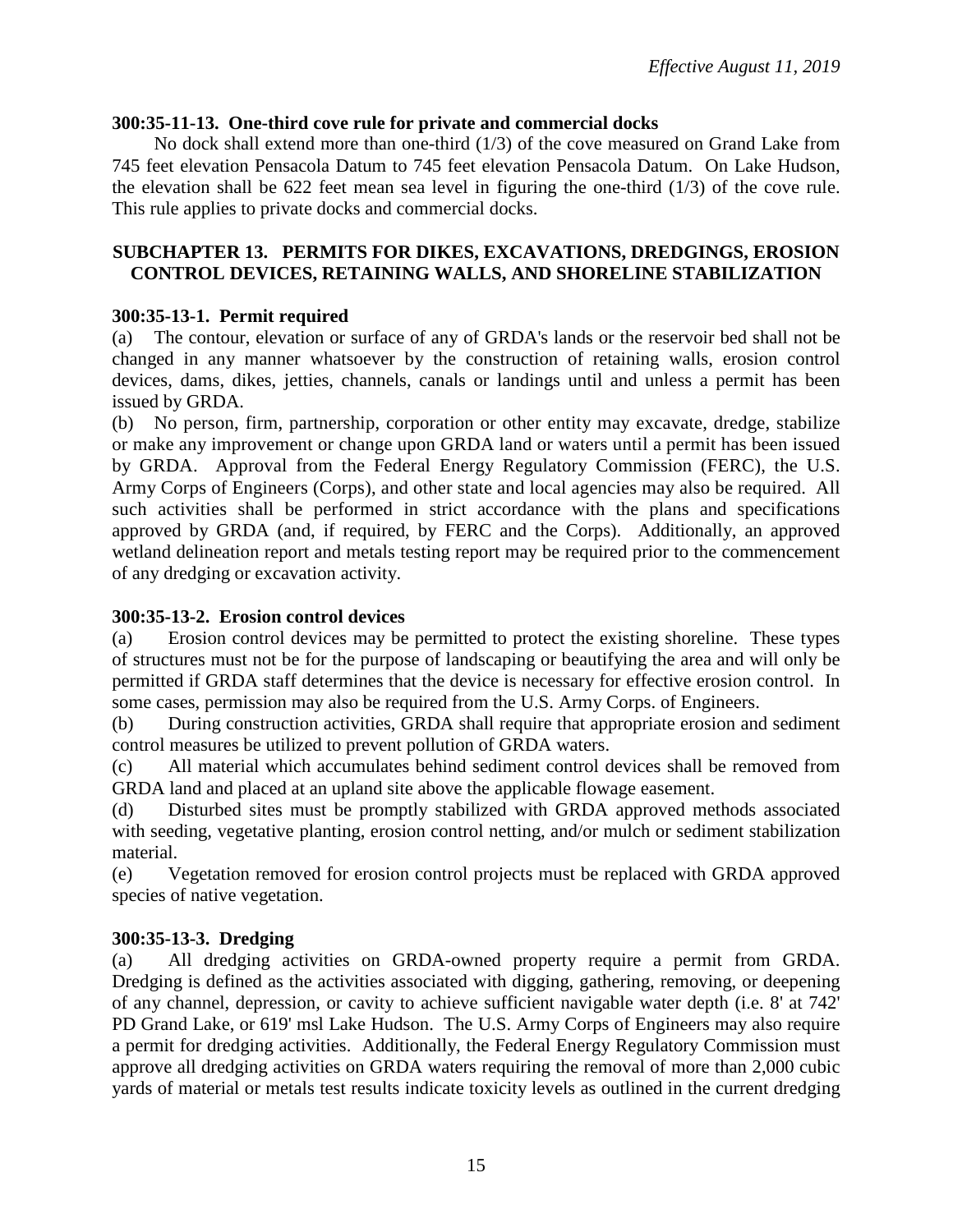management plan. A wetland delineation study must accompany every application and the study must be conducted by a GRDA approved wetland delineation specialist. Dredging activities must be conducted in accordance with the GRDA dredging management plan and the Shoreline Management Plan. These approvals and permits must be obtained prior to commencing any dredging activity.

(b) Dredging of individual boat channels shall be approved only when GRDA determines there is no other practicable alternative to achieving sufficient navigable water depth and the action would not substantially impact sensitive resources.

(1) No more than two thousand (2,000) cubic yards of material shall be removed for any individual boat channel.

(2) Materials from dredging activities must be placed in accordance with all applicable local, state, and federal regulations at an upland site above the applicable flowage easement.

(3) Dredged shoreline perimeter shall have a slope ratio of at least 3:1 and must allow for the drainage of water.

(4) Dredging activities are not authorized during the months of April, May, June and July to avoid potential impact to fish spawning habitat.

(5) Dredging within vegetated wetlands is not authorized and will not be permitted.

# **300:35-13-4. Shoreline stabilization and retaining walls**

(a) GRDA may issue permits allowing adjacent residential landowners to stabilize eroding shorelines on GRDA-owned residential access shoreland. GRDA will determine if shoreline erosion is sufficient to approve the proposed stabilization treatment. No shoreline stabilization activities may be conducted until a permit from GRDA is issued. Shoreline stabilization may include i) the use of biostabilization, ii) the use of riprap to stabilize eroded shorelines, or iii) the use of a retaining wall.

(b) Biostabilization of eroded shorelines.

(1) Moderate contouring of the bank may be allowed to provide conditions suitable for planting of vegetation.

(2) Native vegetation may be planted within the shoreline management zone to help minimize further erosion.

(3) Riprap may be allowed along the base of the eroded area to prevent further undercutting of the bank.

(c) Use of riprap to stabilize eroded shorelines.

(1) The riprap material must be quarry-run stone, natural stone, or other material approved by GRDA.

(2) Rubber tires, concrete rubble, or other debris shall not be used to stabilize shorelines.

(3) Riprap material must be placed so as to follow the existing contour of the bank.

(4) Site preparation must be limited to the work necessary to obtain adequate slope and stability of the riprap material.

(d) Use of retaining walls for shoreline stabilization.

(1) Retaining walls shall be allowed only where the erosion process is severe and GRDA determines that a retaining wall is the most effective erosion control option.

(2) GRDA shall inspect the site of the proposed construction and consider whether the planting of vegetation or the use of riprap would be adequate to control erosion.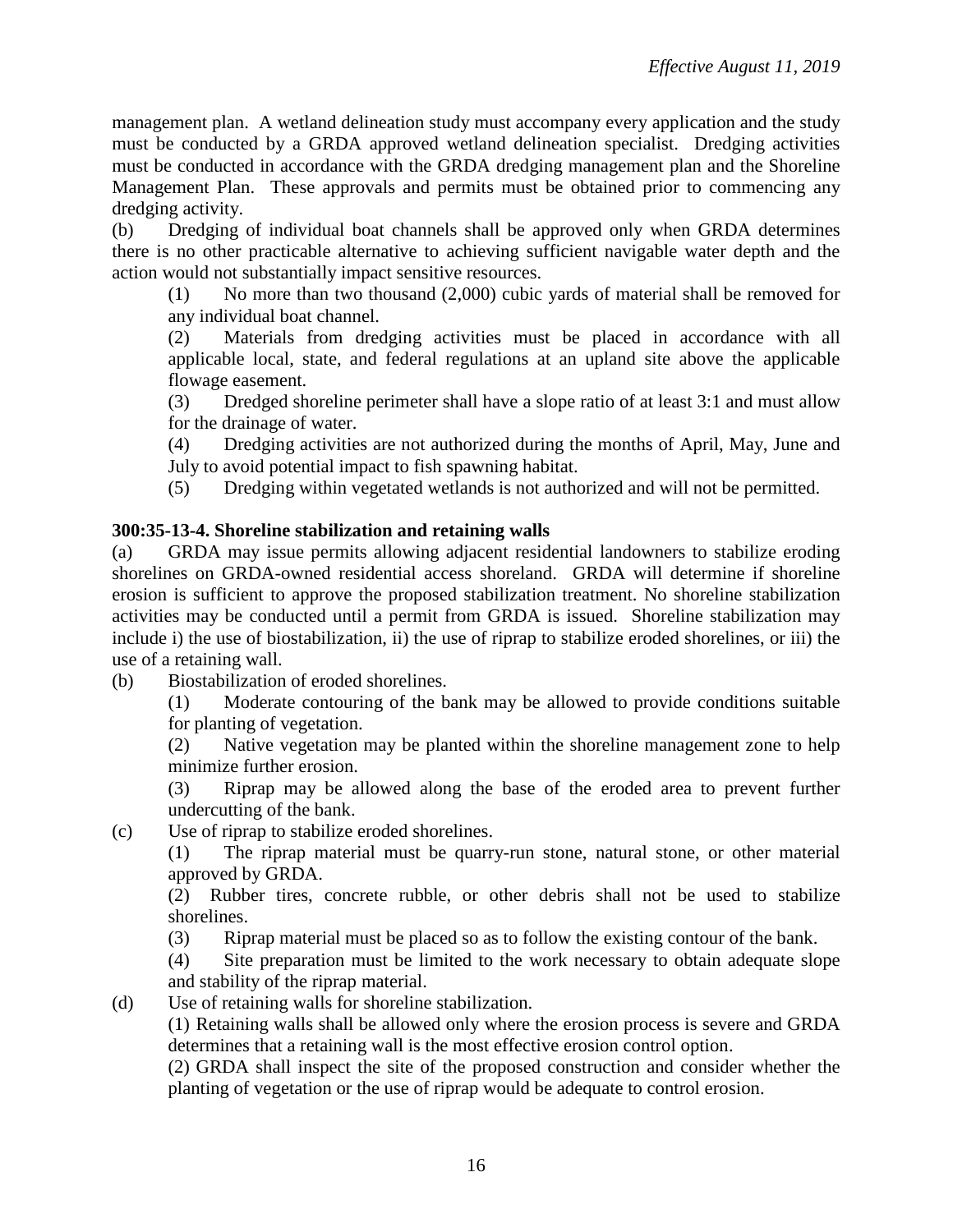(3) GRDA shall determine that the proposed construction is needed and would not change the basic contour of the reservoir shoreline.

(4) The retaining wall must be constructed of stone, concrete blocks, poured concrete, or other materials acceptable to GRDA. Railroad ties, rubber tires, broken concrete (unless determined by GRDA to be of adequate size and integrity), brick, creosote timbers, and asphalt are not allowed.

(5) Reclamation of GRDA land that has been lost to erosion is not allowed.

(6) No existing retaining wall shall be repaired or rebuilt without a permit from GRDA. Repairs must be made with approved and acceptable material by GRDA.

## **300:35-13-5. Penalty** [REVOKED]

## **300:35-13-6. Expiration of permit**

(a) Any project permitted pursuant to Subchapter 13 of these rules must be completed within two (2) years from either the date the permission to construct or modify is issued by GRDA or the date the Federal Energy Regulatory Commission issues an order approving the action, whichever occurs later.

(b) Prior to the expiration of the dredging permit, upon written request of the permit holder, the GRDA Board of Directors may extend the time in which such dredging activities must be completed.

(c) If the permit expires, the permit is null and void.

## **SUBCHAPTER 15. COMMERCIAL USE OF THE LAKES AND LANDS OF GRDA**

## **300:35-15-1. Definition**

The keeping or operation of one (1) or more vessels, surfboards, aquaplanes, skis, personal watercraft or like devices, Water Jet Packs or like devices, docks, landings, anchorages, marine railways, dry docks or any concession, for pecuniary profit or gain on the water of the lakes or upon the property of GRDA, the carriage of any person, or persons, or of any goods, wares, merchandising or other freight, for a valuable consideration, whether directly or indirectly flowing to the owner, charterer, operator, agent or any other person, shall be deemed commercial use of the waters and lands of GRDA and will be allowed only after a permit has been issued.

#### **300:35-15-2. Dock installer's permit**

(a) Any person, firm, partnership, corporation, or any other entity operating for pecuniary gain or profit or any business that, directly or indirectly, is engaged in the building, placing, transfer, demolition or removal, of piers, wharves, landings, anchorages, floating boat houses, docks, barges or other floating structures of a stationary or semi-stationary nature upon the waters of GRDA shall obtain an annual permit. Such person or entity shall not build, place, transfer, demolish or remove a pier, wharf, landing, anchorage, floating boat house, dock, barge or other floating structure of a stationary or semi-stationary nature upon the waters of GRDA until a Dock Installer's permit has been issued by GRDA.

(b) At the time a new or significantly modified dock is installed, a sign shall be prominently displayed stating the installer's name and the year the dock was installed.

(c) A dock installer shall build, construct, place, transfer, demolish and remove docks in strict compliance with the plans and specifications approved by GRDA and in accordance with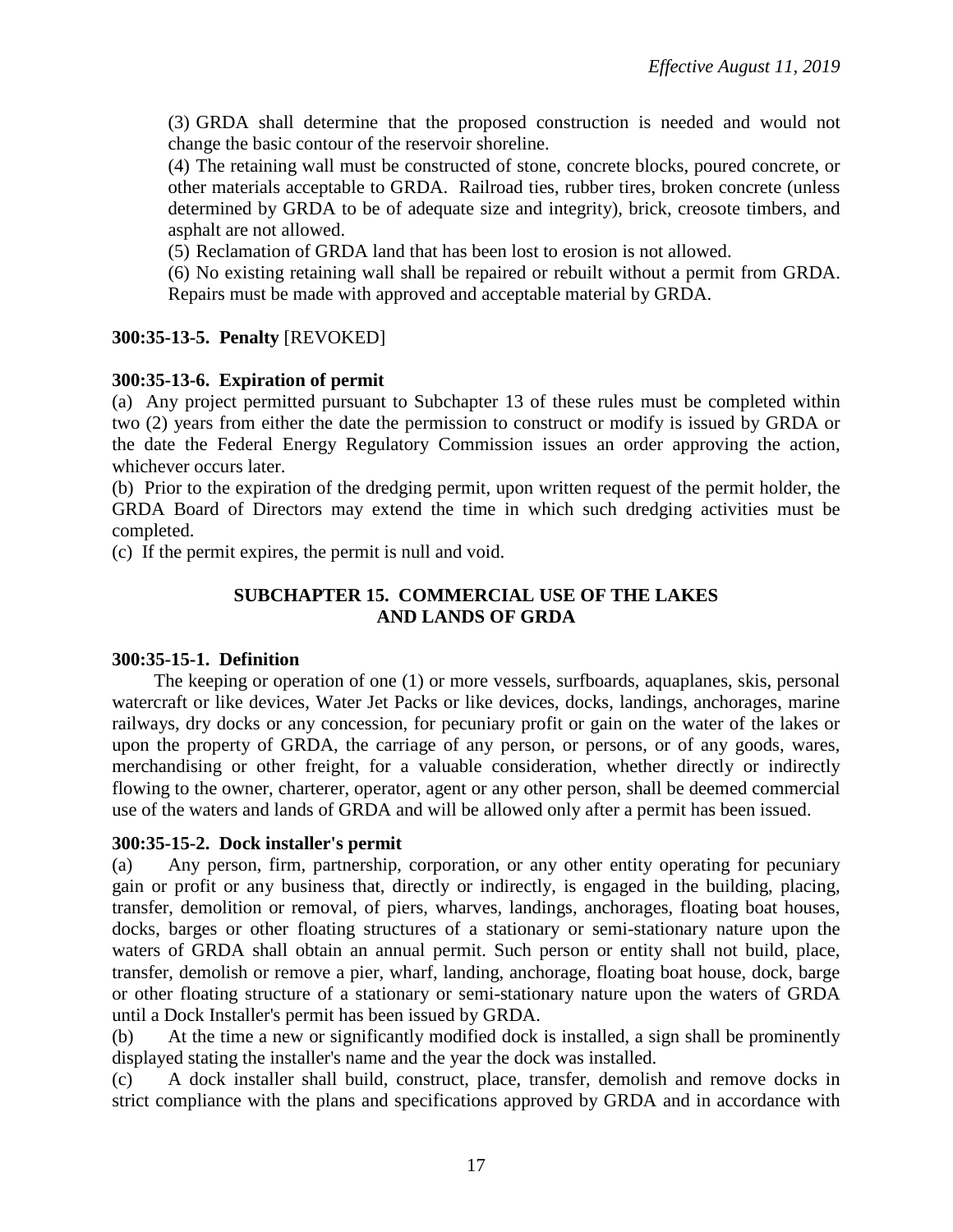all applicable laws, regulations, rules and building codes. All Styrofoam, trash and construction materials shall be disposed in an environmentally appropriate fashion and shall not be allowed to remain or float in the waters of GRDA. All Styrofoam, trash and construction materials shall be stored off GRDA property and above the flowage easement. No dock shall be stored on GRDA property for longer than six (6) months. GRDA property shall not be used without prior written permission.

(d) A dock installer's permit may be revoked at any time during the permit period for the following reasons:

(1) Nonpayment of permit fee.

(2) Failure to comply with current dock standards.

(3) Installation of a dock not permitted by GRDA.

(4) Upon three sustained complaints of the public regarding the dock installer's business practices.

(5) Upon conviction of a felony or fraud misdemeanor crime by a court of competent jurisdiction of the owner of the dock installer business or dock installer related to the dock installer's business.

(6) Failure to maintain insurance required by GRDA and to provide GRDA with a certificate of insurance.

(7) Improper disposal or storage of waste and other dock materials upon GRDA property or flowage easement.

# **300:35-15-3. Penalty for violation of dock installer's permit** [REVOKED]

## **300:35-15-4. Dredging contractor's permit**

(a) Any person, firm or corporation operating for pecuniary gain or profit or any business that, directly or indirectly, is engaged in the performance of dredging activities or excavation operations upon the lands or waters of GRDA shall obtain an annual permit.

(b) A dredging contractor shall not perform any activities upon the lands or waters of GRDA until a Dredging Contractor's permit has been issued. Any such activity shall be performed and completed in accordance with GRDA requirements and in strict compliance with the application and terms and conditions of the permit.

## **300:35-15-5. Penalty for violation of dredging contractor's permit** [REVOKED]

## **300:35-15-6. Commercial boat operators permit**

(a) Any person, firm or corporation operating for pecuniary gain or profit or any business that, directly or indirectly, is engaged in the performance of the carriage of any person, or persons, or of any goods, wares, merchandising or other freight, for a valuable consideration, whether directly or indirectly flowing to the owner, charterer, operator, agent or any other person, upon the lands or waters of GRDA shall obtain an annual permit.

(b) No vessel, while carrying passengers for hire, shall be operated or navigated except in charge of a person covered by a policy of insurance that clearly covers the scope of duties resulting from such commercial enterprise.

## **300:35-15-7. Penalty for violation of commercial boat operators permit** [REVOKED]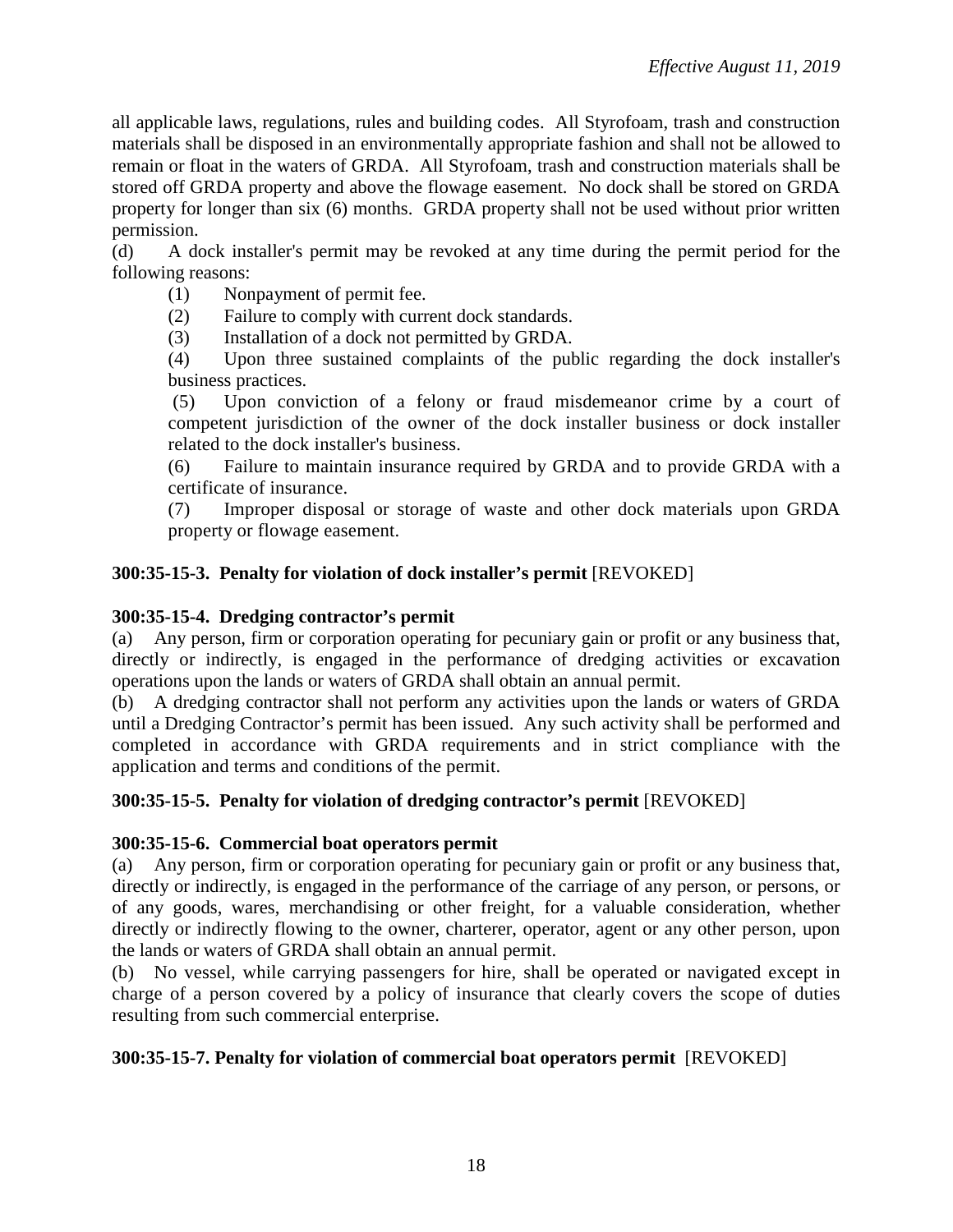## **SUBCHAPTER 17. RAW WATER PERMITS**

#### **300:35-17-1. Definition**

(a) "Domestic and household use" shall mean water that is taken by the permittee in and upon his premises for all usual and ordinary household uses and purposes which shall include sprinkling and watering lawns and gardens of not to exceed three (3) acres. The term "irrigation" shall mean water that is taken by the permittee in and upon the premises covered by the permit for the purpose of irrigating lands, crops and vegetables growing in and upon said lands by ditches, canals, sprinkling systems and such other usual and ordinary means of irrigation.

(b) Water rights granted under these Rules and Regulations shall not be construed as the supplying or furnishing of water for domestic purposes to the public; such permits only grant the permittee the right to take and use the water as provided by these Rules and Regulations.

(c) Commercial use of water requires a written contract with GRDA.

### **300:35-17-2. Permit required**

The taking of and using waters of GRDA, including water from Ft. Gibson reservoir for domestic and household use or irrigation use shall be allowed only after an annual permit has been issued by the Grand River Dam Authority.

## **300:35-17-3. Irrigation billing** [REVOKED]

### **300:35-17-4. Location of diversion**

The granting of such permit to take water from Grand Lake or Lake Hudson shall authorize the permittee to locate upon the lands of GRDA the facilities necessary to take such water covered by the permit; provided, the location and manner of diversion is first approved by GRDA; however, a permit for the use of water from Fort Gibson Lake shall give the permittee no permission or right to take or use any lands for any purpose whatsoever. (The lake bed and shorelands of Fort Gibson Lake are owned by the United States of America and are under the jurisdiction and control of the United States Army Corps of Engineers, District Office, Tulsa, Oklahoma.)

#### **300:35-17-5. Construction and maintenance**

The permittee, upon being granted a permit, shall construct and maintain all taking and diversion facilities according to plans and specifications and in a proper and safe manner that will prevent waste and loss of water and will not pollute or contaminate the lake water. All such facilities shall be subject to inspection by GRDA.

#### **SUBCHAPTER 19. RIGHTS OF ABUTTING LANDOWNERS**

## **300:35-19-1. Abutting landowner's rights**

(a) No permit, private or commercial, shall issue for any of the facilities described in these Rules and Regulations which would deprive the owner of land adjacent to the shoreland or lakefront or abutting thereon of any anchorage, wharf, dock, boat dock, houseboat and landing privileges.

(b) GRDA may designate areas closed to such use where, in its opinion, such use would interfere with the health or safety of the public or with the proper conduct of GRDA's business.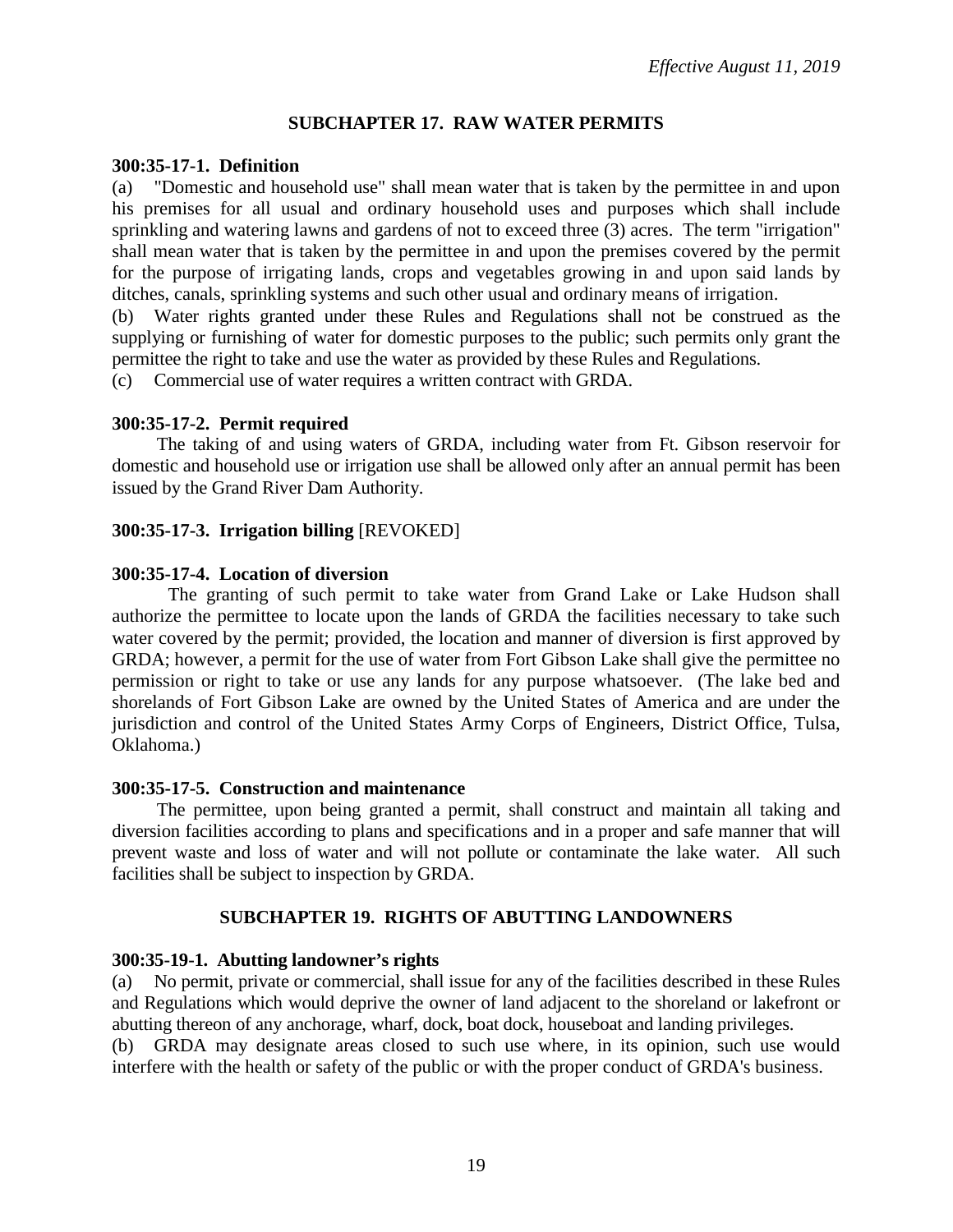### **SUBCHAPTER 21. ADMINISTRATION OF RULES AND HEARINGS**

#### **300:35-21-1. General manager duties**

The General Manager of the Grand River Dam Authority is authorized to administer these Rules and Regulations. The General Manager, or the General Manager's designee, shall issue all permits and licenses provided for herein and may, at the sole discretion of the General Manager or the designee, hold such public meetings or hearings as deemed necessary related to such matters.

### **300:35-21-2. GRDA Board of Directors duties**

The Board of Directors of the Grand River Dam Authority retains the right to authorize and issue any and all permits and licenses not specifically provided for in these Rules and Regulations. No fees, charges or any of these Rules and Regulations shall be changed in any manner without the approval of the Board of Directors.

### **300:35-21-3. Hearings for violation of rules**

(a) **Notice of Violation.** A Notice of Violation may be issued by the General Manager or his designee after the discovery of a violation of any rule. A Notice of Violation shall be signed by the GRDA employee issuing it and shall state:

> (1) The name of the person or entity responsible for the violation (the "respondent");

(2) A description of the nature of the violation;

(3) The remedial action and/or the relief required, which may include the imposition of a fee, penalty or fine as authorized by statute and/or the correction of any deficiency;

(4) A reasonable time to comply with the remedial action and/or the relief required;

(5) That the respondent may submit a response to the Notice of Violation, how and where a response may be submitted, and the deadline to submit a response; and

(6) That, in connection with the submission of a response to the Notice of Violation, the respondent may request a hearing before the General Manager or his designee to challenge the Notice of Violation.

(b) **Service of the Notice of Violation**. At the election of the GRDA, a Notice of Violation shall be served upon the respondent in the same manner as a civil summons is served or in the event the dock is not permitted in the current owner's name or the permit owner is deceased and no probate is pending, service can be made by posting the Notice on the dock or walkway to the dock.

(c) **Permits.** In matters involving permits issued by the GRDA, the respondent shall be the person in whose name the permit is currently listed or the current owner of the dock if ascertainable. The Respondent shall be the only person entitled to notice under this subsection.

(d) **Response to Notice of Violation**. In the event that the respondent submits a response to the Notice of Violation, the response shall include a detailed statement of the reasons that respondent objects to the Notice of Violation and all arguments that the respondent desires to make at hearing, if requested. A respondent who fails to submit a response to the Notice of Violation in the time and manner stated in the Notice of Violation may be deemed by the GRDA General Manager or his designee to have waived the right to object or present a defense to the Notice of Violation.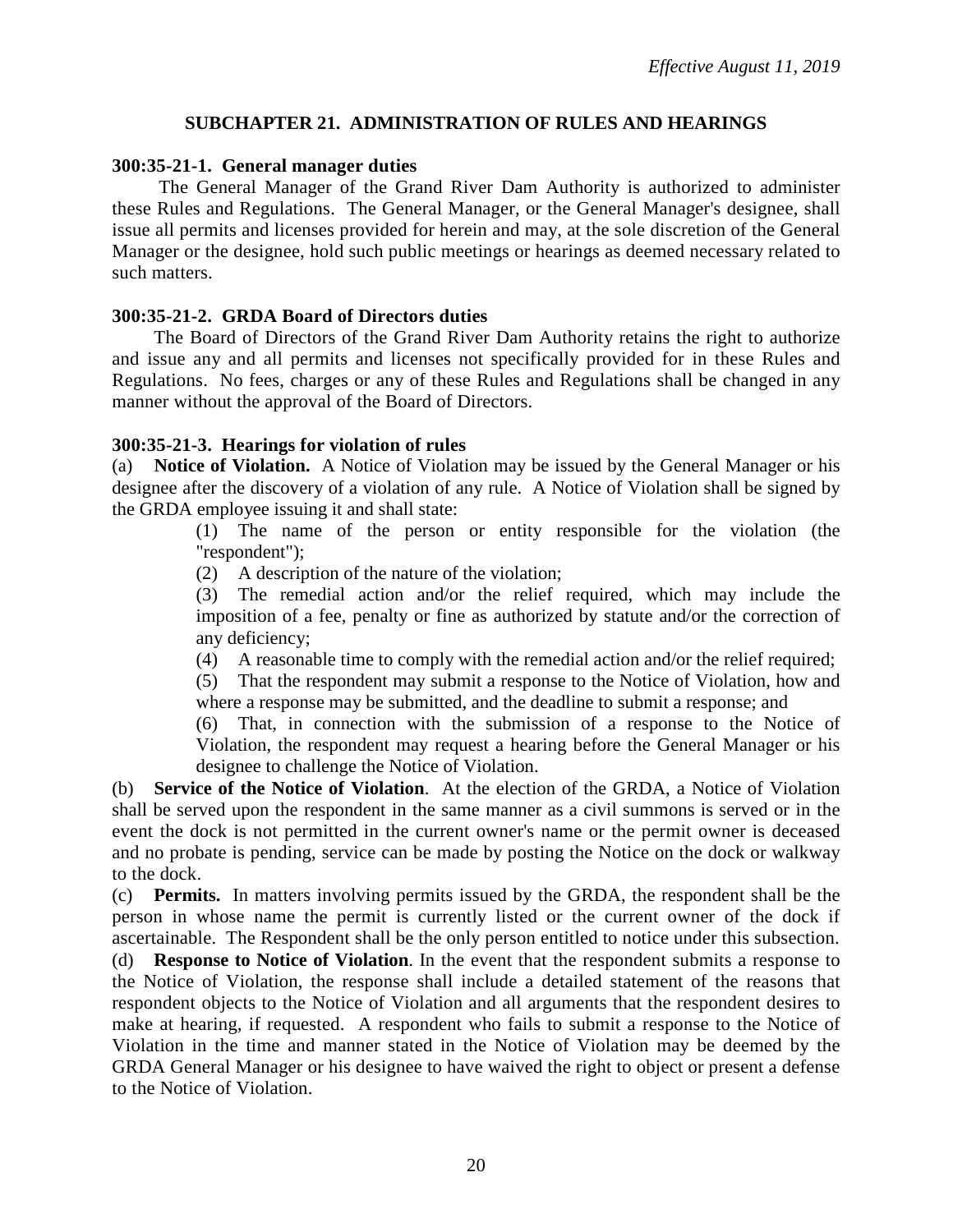(e) **Hearing.** A respondent who requests a hearing must also submit a response to the Notice of Violation and must provide an address and telephone number that the GRDA may use to communicate with the respondent concerning the hearing and final order. Upon timely receipt of a request for a hearing, the General Manager or his designee shall set the matter for hearing and shall notify the respondent in writing of the hearing at least ten (10) calendar days before the hearing. Notice of the hearing shall be delivered to the respondent using the address specified in the response to the Notice of Violation and shall state the date, time and location of the hearing.

# **300:35-21-4. Hearing officer**

The GRDA General Manager, or his designee, shall preside over all hearings as the hearing officer. The GRDA General Manager may appoint an individual who is not employed by GRDA to preside over any hearing as the hearing officer. The authority of the hearing officer shall commence upon his appointment and terminate upon the entry of a Final Order issued by the GRDA Board of Directors. The hearing officer shall have the duty to conduct a fair hearing, to take all reasonable action to avoid delay, and to maintain order. The hearing officer's authority shall include, but not be limited to:

(1) Arrange and change the date, time and place of hearings and issue notices of hearings;

(2) Hold conferences to settle, simplify or determine the issues in a hearing, or to consider other matters that may aid in the expeditious disposition of the hearing;

- (3) Require parties to state their position in writing with respect to the various issues in the hearing and to exchange such statements with all other parties;
- (4) Administer oaths and affirmations;
- (5) Regulate the course of hearings;
- (6) Examine witnesses and direct witnesses to testify;
- (7) Receive, rule on, admit, exclude or limit evidence.
- (8) Rule on pending motions and procedural items; and
- (9) Allow for continuances.

## **300:35-21-5. Report and record**

As soon as practicable after the time for the parties to file proposed findings of fact and conclusions of law has expired, the hearing officer shall prepare a report containing the following:

- (1) Findings of fact and conclusions of law with the reasons therefore.
- (2) Recommendation to the GRDA Board of Directors.

#### **300:35-21-6. Final order**

(a) After the hearing officer has sent his recommendation to the GRDA Board of Directors as provided in 300:35-21-5 or after the time to remedy the violation has passed in the event the respondent does not request a hearing, the Board of Directors shall adopt, amend, or reject any findings or conclusions presented to the Board. If a hearing was previously held, the Board may remand the proceeding for additional argument or the introduction of additional evidence at a hearing held for that purpose.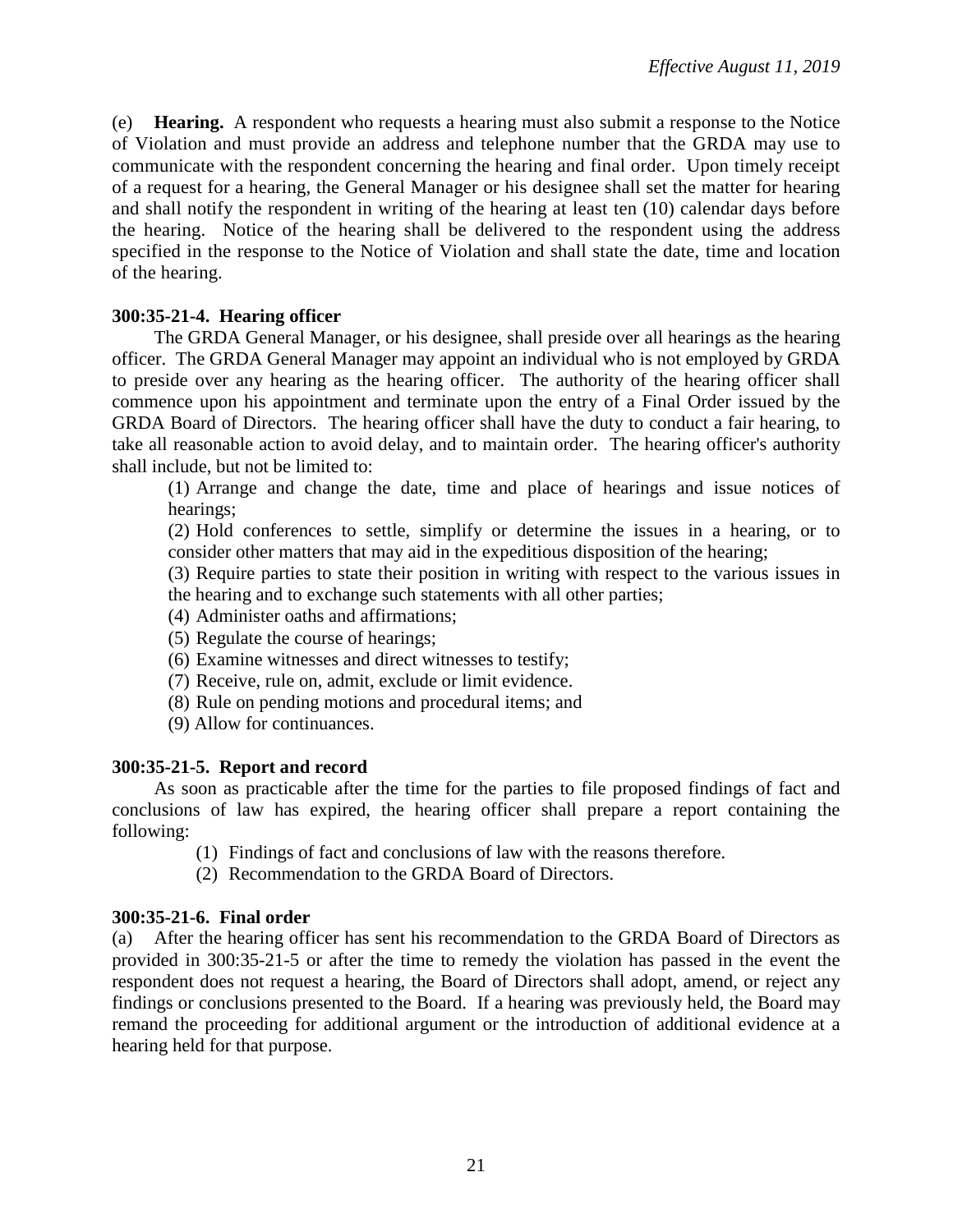(b) Upon review of the record by the Board of Directors, the Board of Directors shall issue a final order reflecting the findings of fact, conclusions of law, and specifying the action to be taken.

(c) Service of the Final Order shall be made by mail to the last known address of respondent.

### **300:35-21-7. Administrative appeal**

A challenge from the Board of Director's Final Order shall be made within twenty (20) days from the date of respondent's receipt of the Final Order to the District Court.

#### **300:35-21-8. Noncompliance, violations and penalties**

Any person, firm or corporation that fails to comply with, or violates any Rule promulgated by GRDA shall, after notice and an opportunity for hearing as provided for herein, be required to reimburse GRDA for any direct cost and overhead incurred as a result of such failure to comply or violation. Such costs may include, but are not limited to, the costs associated with the repair, restoration and reclamation of the lands and waters of GRDA and any storage costs for the respondent's personal property and any other fee, penalty or fine as authorized by statute. Additionally, GRDA may cancel any permit or license which has been issued in connection with said boat, structure or facility and may remove or cause it to be removed from GRDA's lands and waters at the owner's expense.

## **SUBCHAPTER 23. FOUR-WHEEL VEHICLES, OFF-ROAD VEHICLES AND ALL TERRAIN VEHICLES**

#### **300:35-23-1. Designated areas**

In the interest of public safety, there shall be no four-wheel vehicles, off-road vehicles or all terrain vehicles on GRDA lands except in designated areas. Operators of such vehicles are subject to federal and state laws and GRDA rules.

## **300:35-23-2. Passengers prohibited**

Passengers are only allowed on three (3) wheelers, four (4) wheelers, or motorcycles when the manufacturer has equipped the vehicle for such passenger which includes a separate seat and foot support.

## **300:35-23-3. Low gear required**

Low gear only except on trails posted at speed limits in excess of five (5) MPH.

## **300:35-23-4. Racing prohibited**

No racing on GRDA property is allowed except as permitted by a sanctioned event permit.

## **300:35-23-5. Lights required**

All vehicles, including motorcycles, must be equipped with a working dimmable front headlight and working rear lights if operating between one-half hour before sunset and one-half hour after sunrise. Any vehicle utilizing light bars shall turn them off upon the approach of another vehicle.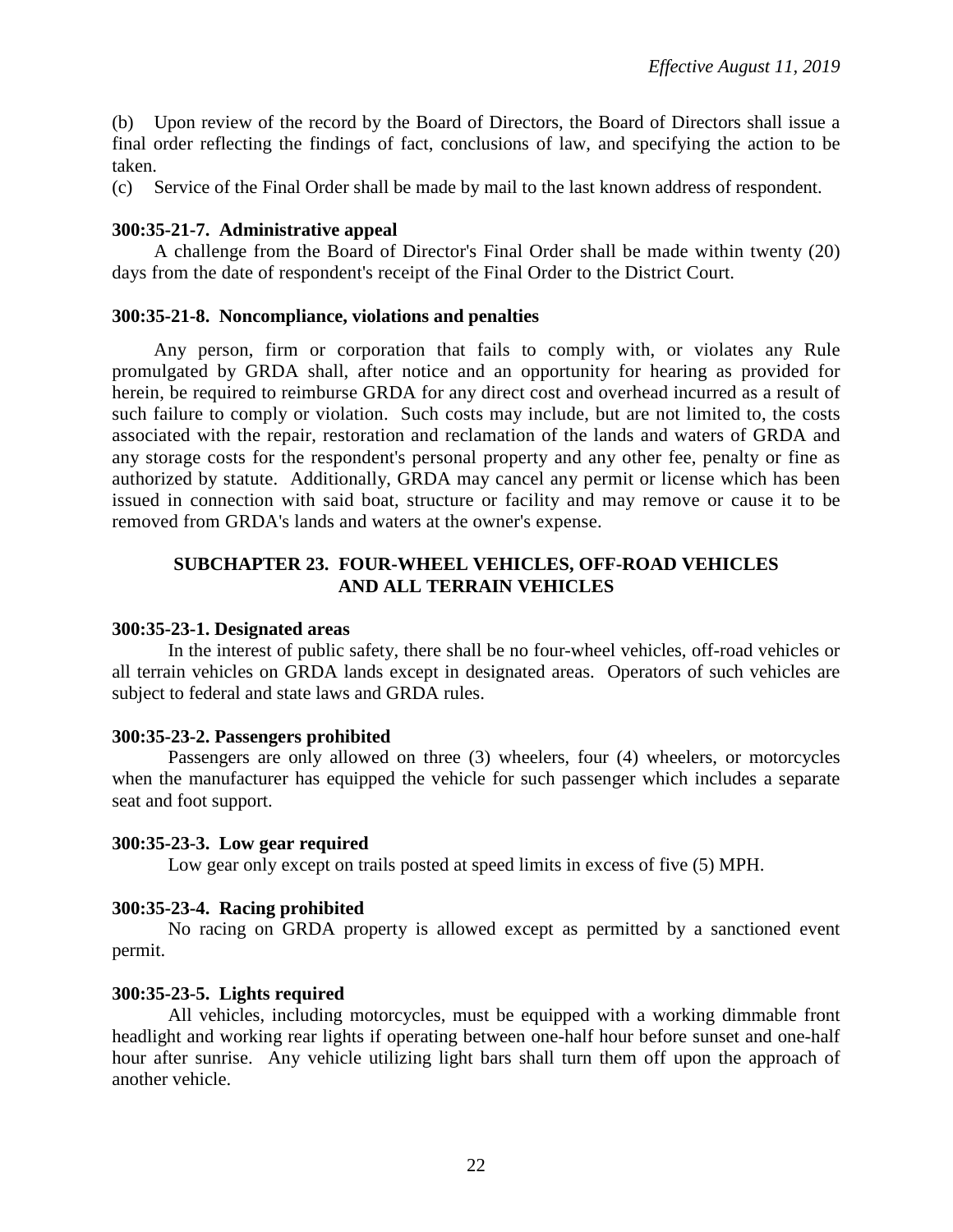#### **300:35-23-6. Roll bar, helmet, and seat belt requirements**

Dune buggies and 4x4 vehicles must have a ROPS sufficient to support the weight of the vehicle and must have a seat belt for each passenger. Helmets shall be required for the driver and passenger of motorcycles, ATVs or bikes.

## **300:35-23-7. No liability**

GRDA shall not be liable and hereby disclaims any responsibility for any and all injuries and accidents, up to and including death, which may occur as a result of participating in off-road activities. Each driver and passenger rides at his/her own risk and assumes all risks of the activity.

### **300:35-23-8. Alcoholic beverages prohibited**

Oklahoma state law regarding alcoholic beverages shall be applicable to all Waters and Land of GRDA, including areas in which off-road activities occur, but shall not have any effect on the codified rules found in Title 630 of the Oklahoma Administrative Code.

#### **300:35-23-9. Signage**

Drivers shall obey all signs posted on GRDA land including areas that are off limits and speed designations.

### **300:35-23-10. Penalty**

(a) GRDA Police and Compliance Officers may verbally order any person that is violating these rules to immediately exit the lands of GRDA.

(b) Additionally, any person, after notice and opportunity to be heard in accordance with Subchapter 21 herein, may be banned from the lands of GRDA for a period of time up to, and including, ninety (90) days.

## **SUBCHAPTER 25. [RESERVED]**

## **SUBCHAPTER 27. VEGETATION MANAGEMENT PLAN**

## **300:35-27-1. Scope and intent**

Shoreline vegetation protects and preserves a healthy vegetative buffer along the shoreline to maintain and enhance the natural and aesthetic resources of the GRDA lakes. Vegetation can help stabilize the shoreline, prevent erosion, and protect water quality. A natural vegetation buffer improves water quality by filtering and trapping organics and chemical pollutants. A vegetative buffer can enhance the natural appearance of the shoreline. These rules provide the objectives for maintaining GRDA Project Land.

## **300:35-27-2. Applicability**

(a) This subchapter governs vegetation management activity on GRDA Project Land only, and is not applicable on land not owned by GRDA or GRDA owned land that is not Project Land. "Project Land" means the land and other natural resources owned by GRDA that fall within the project boundary identified in the FERC licenses for the Pensacola Project, the Markham Ferry Project, and the W.R. Holway Project.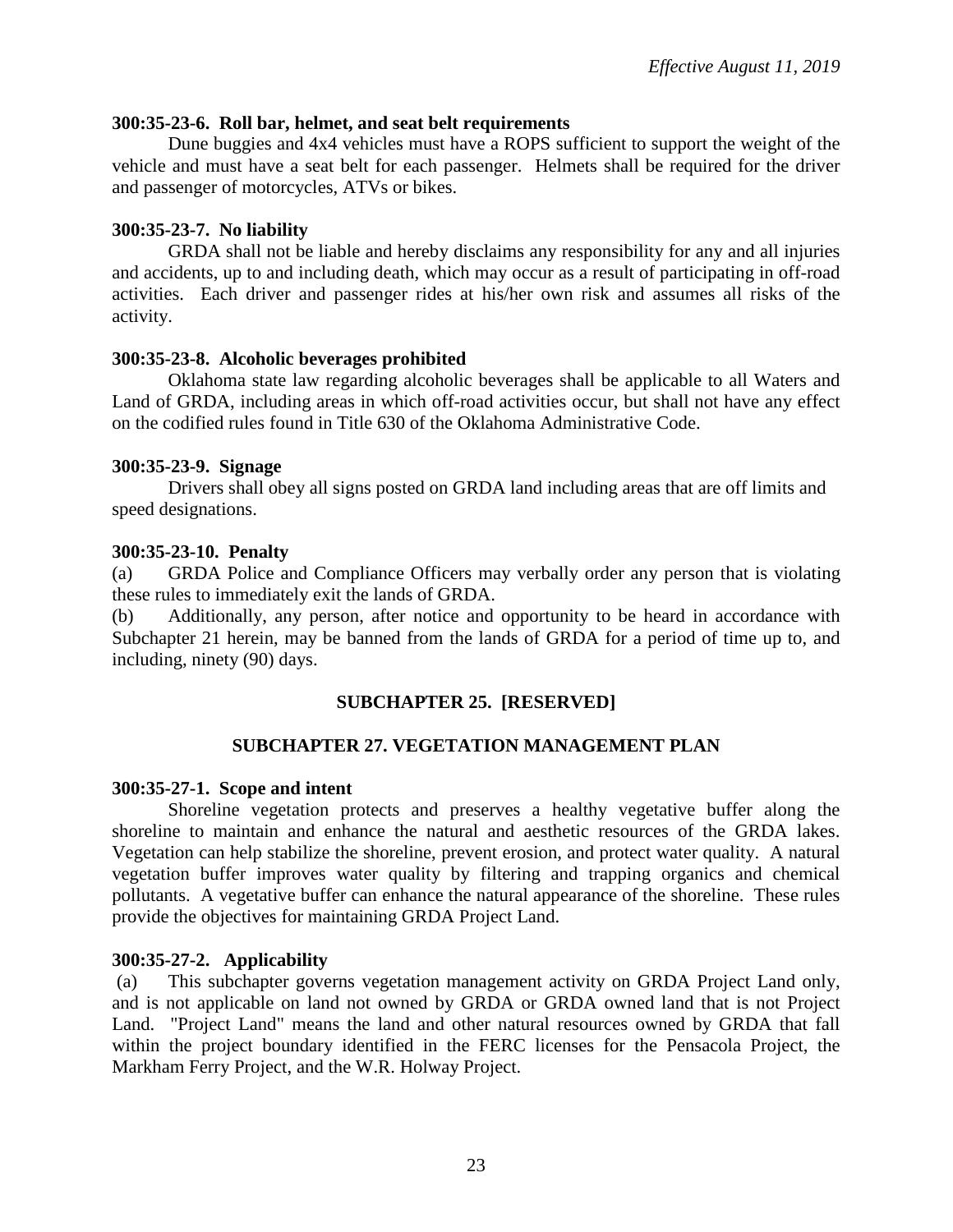(b) Except as otherwise provided for in these rules, no person may engage in any vegetation management activity on GRDA Project Land without first obtaining a permit from GRDA. "Vegetation Management Activity" means any activity that results in or is intended to result in the alteration of the existing physical landscape of Project Land. It includes the trimming, cutting, pruning, mowing, planting or removal of any tree, shrub or other vegetation.

(c) Floating debris, driftwood, downed limbs/branches, litter, and trash may be removed from GRDA Project Land at any time and does not require GRDA approval, provided the method of removal complies with these rules.

(d) This subchapter does not apply to utility providers possessing an easement on Project Land. "Utility providers" includes, but is not limited to, public service companies, municipal utilities, electric companies and cooperatives, telecommunication companies, and rural water districts.

# **300:35-27-3. Permits**

(a) Individuals or entities wishing to engage in a Vegetation Management Activity are required to apply for and obtain a permit from the GRDA Office of Ecosystems Management before conducting any such activities.

(b) In order to be eligible to apply for a permit, an individual or entity must be the owner of the land adjacent to the GRDA land for which the permit is sought. If an applicant is not the adjacent landowner, the landowner must consent to the application.

(c) GRDA will consider applications to allow the removal of trees, shrubs, and vegetation for certain conditions and purposes including:

(1) Hazardous trees which pose substantial risk to the public, adjacent property, or properly permitted structures on Project Land.

(2) Trees, shrubs, and vegetation which are dead, dying, or diseased.

(3) Trees, shrubs, and vegetation considered to be an invasive or noxious species by the Office of Ecosystems Management.

(4) Trees, shrubs, and vegetation which may contribute to unsafe conditions by creating visibility problems (sight line) near waterways, roadways, trails, paths, or other access points, provided nothing in this section shall allow removal of vegetation to improve views of docks from land.

(5) Trees that are crowded from natural competition or that were overplanted may be selectively removed to maintain spacing for optimal tree growth and function.

(6) Trees, shrubs, and vegetation may be selectively removed to create and maintain an access corridor between an adjacent landowner's property and the shoreline. Corridors must consist of natural materials such as native grass, wood chips, or gravel/crushed rock. Placement of such must not involve earth moving or soil disturbance and must minimize ground disturbance and vegetation removal.

(7) Trees, shrubs, and vegetation may be selectively removed when necessary to facilitate another permitted use of Project Land.

(8) Trees, shrubs, and vegetation may be selectively removed for the creation and/or maintenance of a manicured lawn or for general landscaping purposes.

(d) GRDA will consider applications to allow the pruning or trimming of trees, shrubs, and vegetation for certain conditions and purposes including:

(1) Hazardous sections which pose substantial risk to the public, adjacent property, or properly permitted structures on Project Land.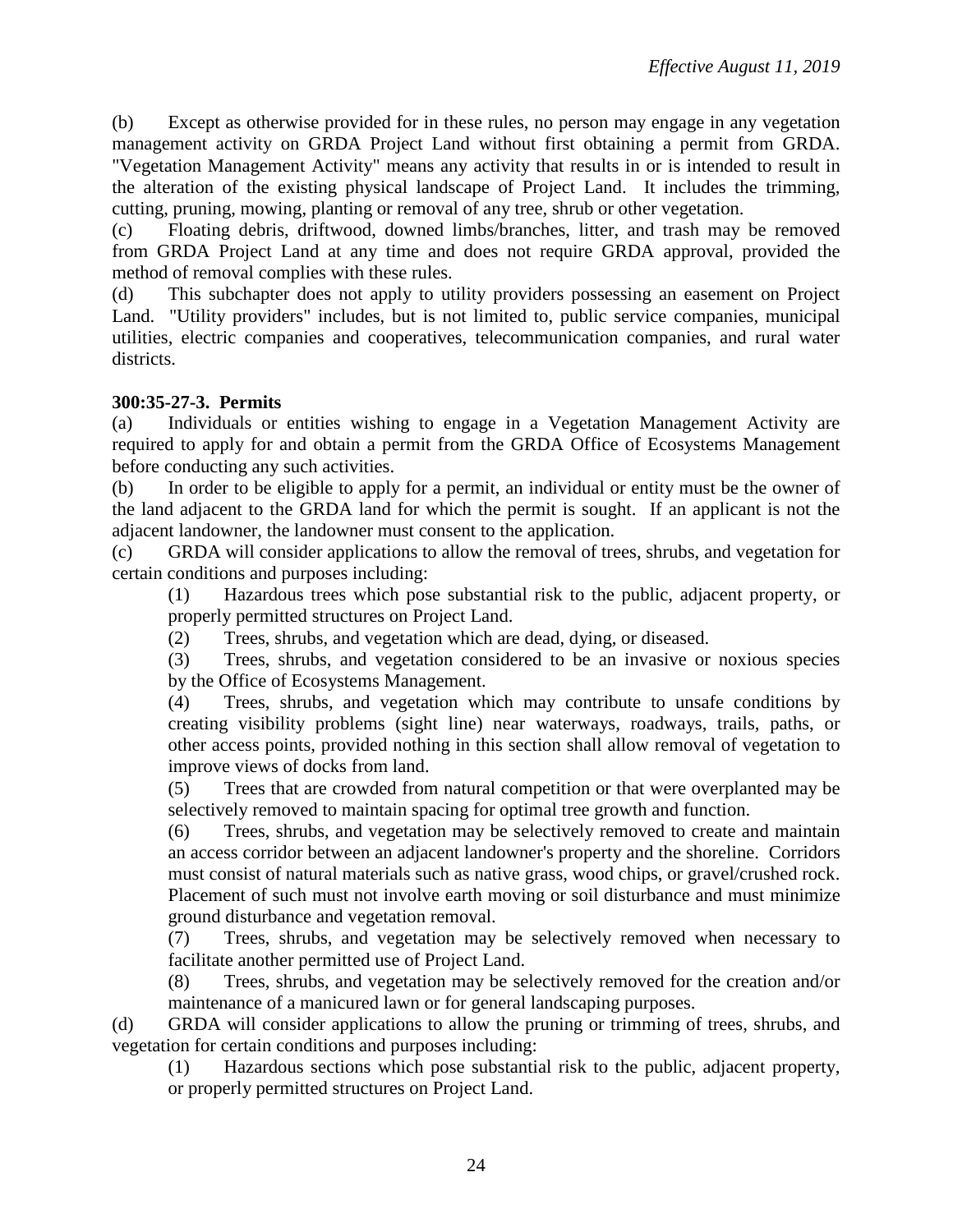(2) Dead, dying, or diseased sections to improve appearance and health.

(3) Pruning of trees for crown cleaning, crown thinning, and crown restoration.

(4) Pruning of trees, shrubs and vegetation to enhance the view of the lake.

(5) Pruning or trimming of trees, shrubs and vegetation for the creation and/or maintenance of a manicured lawn or for general landscaping purposes.

(e) GRDA will consider applications to allow for other Vegetation Management Activities including:

- (1) Landscape plantings.
- (2) Removal or pruning for public utility easements.
- (3) Planting, removal, or pruning for shoreline stabilization purposes.

(f) In determining whether to grant a permit, the following will be considered and weighed as appropriate:

- (1) Current permitted uses in the surrounding area.
- (2) The aesthetic and biological impacts of pruning or removal on the vegetation.
- (3) The potential for replacement with more desirable vegetation.

(4) The potential impacts on the aesthetic quality of the surrounding area, with consideration given to the views from the land and from the water.

(5) Potential environmental impacts on soils, shoreline/slope stability, water quality, and wildlife habitat.

(6) Special consideration for unique varieties, vegetation of great age, rare vegetation, or vegetation of horticultural or historical significance.

(7) Special consideration for native vegetation in undeveloped landscapes.

(g) Permit applications shall be subject to the following actions:

(1) Approved as submitted.

(2) Approved with modifications/conditions. Examples of modifications or conditions that may be placed on a permit include limiting the allowed activities, requiring activities be performed in a specific manner to minimize impact, and requiring mitigation or other enhancement measures.

(3) Rejected.

(h) Permits shall be valid for one year from the date of issuance and all Vegetation Management Activity authorized must be completed within that period.

(i) No permit shall be required for a utility provider possessing an easement on Project Land to perform Vegetation Management Activities necessary to exercise its rights pursuant to that easement.

## **300:35-27-4. Vegetation management**

(a) The following acts are prohibited on GRDA Project Land:

- (1) Herbicides shall not be used for control/removal of vegetation.
	- (2) Pesticides shall not be applied on GRDA land.
	- (3) The sale of any tree or other vegetation that is removed or cut is prohibited.
	- (4) Fertilizers shall not be applied on GRDA land.
	- (5) Vegetable gardens are prohibited on GRDA land.

(6) The introduction or planting of invasive plant species is prohibited on GRDA Project Lands.

(7) Any Vegetation Management Activity that results in significant soil disturbance is prohibited.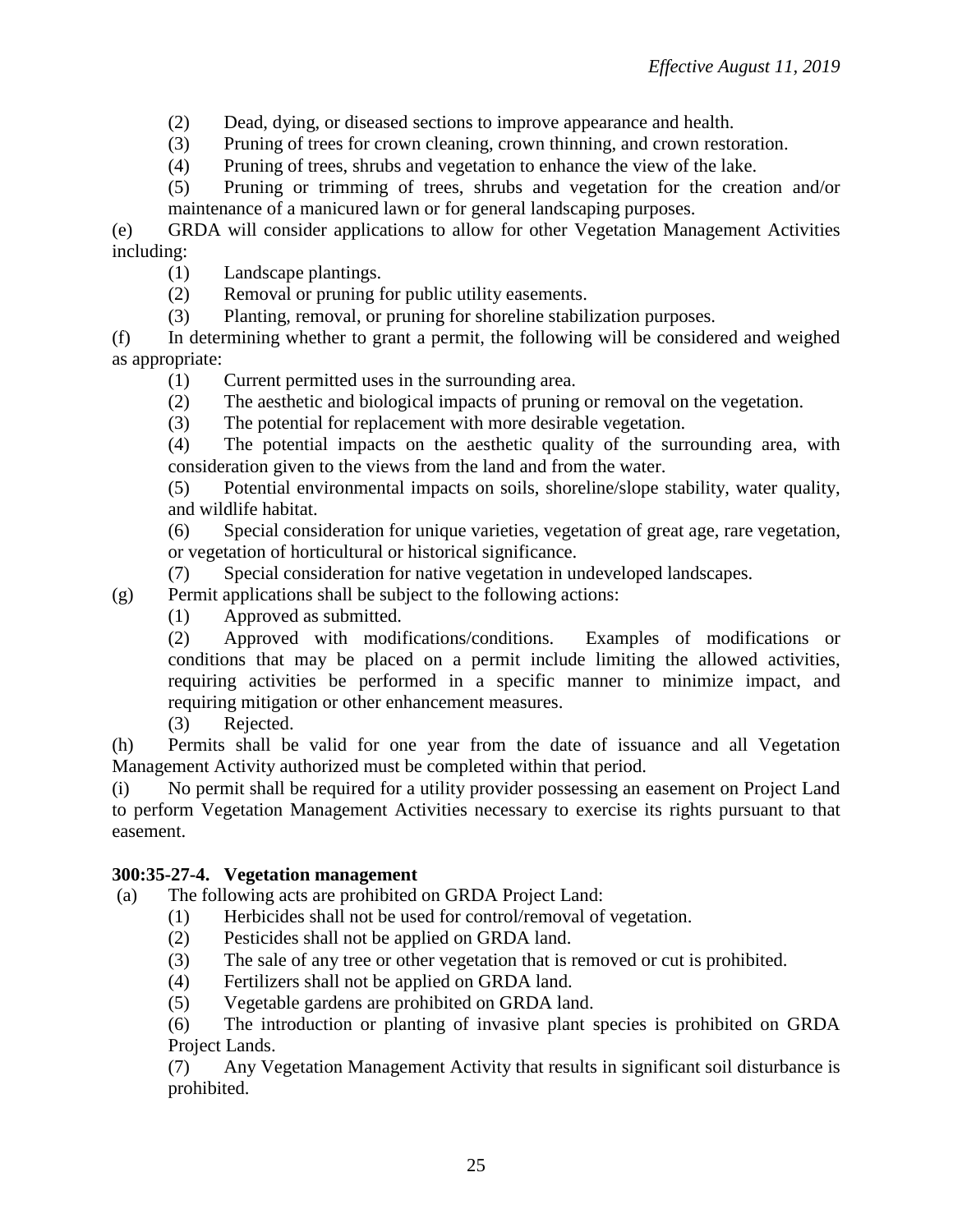(b) Machinery or equipment may be used to accomplish a permitted Vegetation Management Activity, subject to the following:

(1) Unless prohibited by GRDA, the following may be used in the performance of permitted activities:

(A) Hand-held tools including chainsaws and brush cutters.

(B) Mechanized equipment with a maximum power output not greater than 30 horsepower (hp), provided the use does not result in the unauthorized movement of soil, rocks, or existing live vegetation.

(2) The use of machinery with a maximum power output greater than 30 hp may be allowed with prior express approval from GRDA.

### **300:35-27-5. Waivers**

 Since every possible situation cannot be anticipated, GRDA reserves the absolute discretion to make appropriate exceptions or modifications to the Vegetation Management Plan and the requirements of same. GRDA may impose additional requirements, including the requirements that the permit holder provide a survey to verify the permitted activity was completed in conformance with GRDA requirements.

#### **300:35-27-6. FERC approval**

 In accordance with its licenses with the Federal Energy Regulatory Commission (FERC), GRDA may only permit incidental vegetation disturbance and removal. Therefore, in certain instances an application for a permit to remove vegetation must be approved by both GRDA and FERC. GRDA reserves the right to request FERC to approve any application for a permit.

#### **300:35-27-7. Penalties**

 After notice and an opportunity to be heard in according with Subchapter 21 herein, a permit issued pursuant to these rules may be suspended or revoked by GRDA upon a finding that the permit holder has violated any rule provided for herein. Additionally, the holder of the permit may be assessed costs which may include expenses necessary for the reclamation, restoration, and/or clean-up of GRDA land and waters and any other fee, penalty or fine as authorized by statute.

#### **300:35-27-8. General permits for natural disasters and other emergencies**

In the event a natural disaster or other emergency situation causes significant vegetation damage or debris accumulation within the project boundary to the extent that site specific permitting is impractical or would result in undue delay, the General Manager may issue a general vegetation permit governing all management activities within an affected area in lieu of requiring site specific permits. A general permit shall clearly identify the scope of allowed activities, the areas in which the permit is applicable, and the period of time for which the permit is valid.